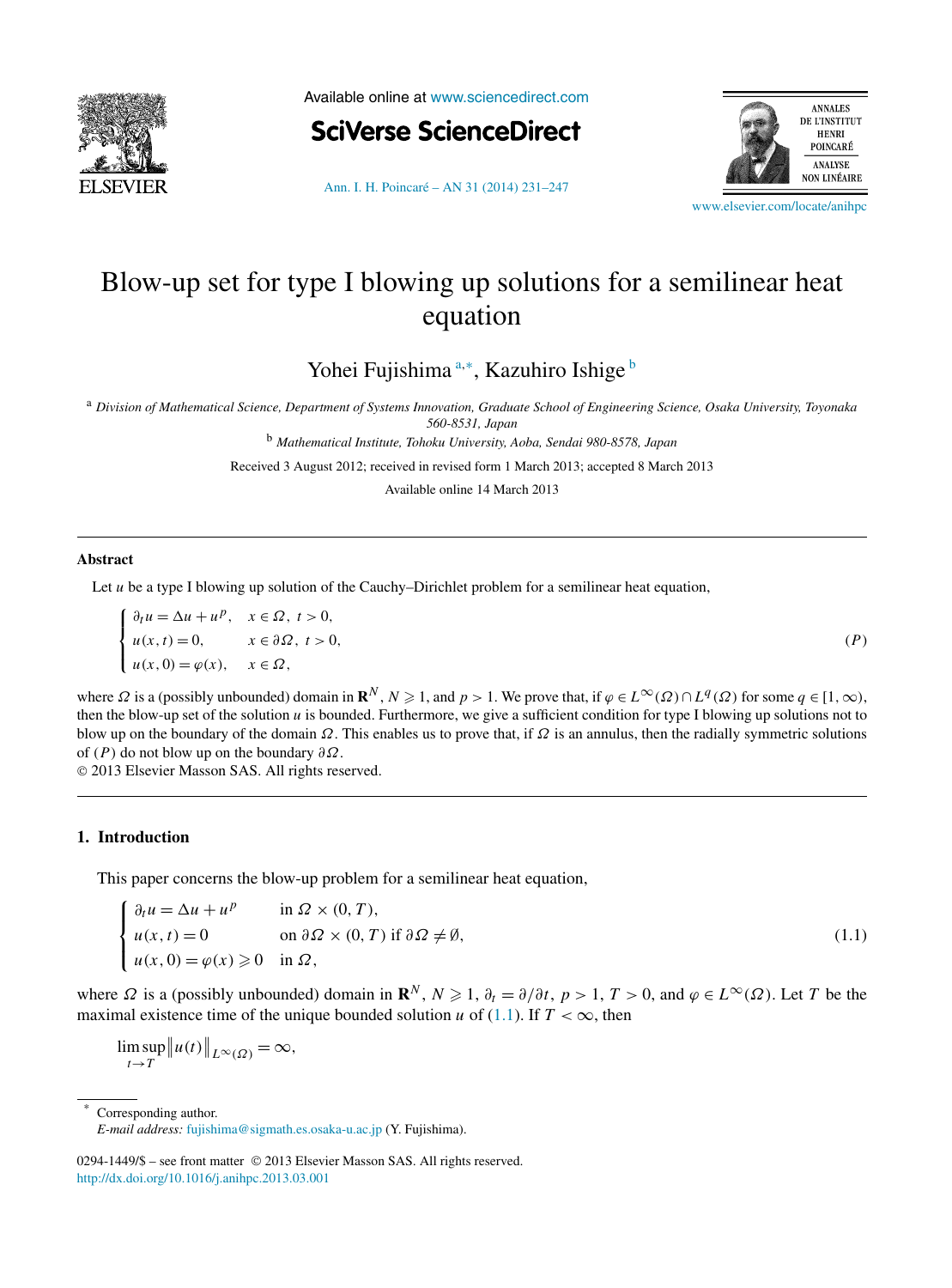and we call T the blow-up time of the solution  $u$ . The blow-up of  $u$  is said to be of type I if

$$
\limsup_{t\to T}(T-t)^{\frac{1}{p-1}}\|u(t)\|_{L^{\infty}(\Omega)}<\infty.
$$

Furthermore, the blow-up of *u* is said to be of O.D.E. type if

$$
\limsup_{t \to T} (T - t)^{\frac{1}{p-1}} \| u(t) \|_{L^{\infty}(\Omega)} = \kappa \quad \text{with } \kappa = \left( \frac{1}{p-1} \right)^{1/(p-1)}.
$$

If the blow-up of *u* is not of type I, then we say that the blow-up of *u* is of type II. We denote by  $B(u)$  the blow-up set of the solution  $u$ , that is,

$$
B(u) = \left\{ x \in \overline{\Omega} \colon \text{there exists a sequence } \{ (x_n, t_n) \} \subset \overline{\Omega} \times (0, T) \right\}
$$
  
such that 
$$
\lim_{n \to \infty} (x_n, t_n) = (x, T), \lim_{n \to \infty} u(x_n, t_n) = +\infty \right\}.
$$

We remark that  $B(u)$  is a closed set in  $\overline{\Omega}$ .

The blow-up set for problem [\(1.1\)](#page-0-0) has been studied intensively since the pioneering work due to Weissler [\[32\].](#page-16-0) See for example [\[1–3,6–27,31–35\],](#page-15-0) and references therein. See also [\[30\],](#page-16-0) which includes a good list of references in this topic. Among others, Friedman and McLeod [\[6\]](#page-15-0) studied the blow-up set by using the comparison principle, and proved the following (see [\[6, Theorem 3.3\]\)](#page-15-0):

(a) If  $\Omega$  is convex, then the boundary blow-up does not occur, that is,  $B(u) \cap \partial \Omega = \emptyset$ .

In  $[14–16]$ , Giga and Kohn studied blow-up problem  $(1.1)$ , and established a blow-up criterion for the solutions in the case where  $(N - 2)p < N + 2$ . This criterion implies the following:

- (b) If  $\Omega$  is a (possibly unbounded) convex domain and  $(N 2)p < N + 2$ , then the blow-up set  $B(u)$  is bounded provided that  $\varphi \in H^1(\Omega)$ ;
- (c) If  $\Omega$  is strictly star-shaped about  $a \in \partial \Omega$  and  $(N 2)p < N + 2$ , then  $a \notin B(u)$ .

For assertion (b), see [16, [Theorem 5.1, Remarks 5.2 and 5.4\]](#page-15-0) and for assertion (c), see [\[16, Theorem 5.3\].](#page-15-0) Assertion (b) was also proved in  $[12]$  and  $[13]$  for the one dimensional case, with the initial function  $\varphi$  which deceases monotonically to 0 and which satisfies  $0 \le \varphi(x) \le C|x|^{-2/(p-1)}$  for some constant *C*. On the other hand, in [\[19\],](#page-15-0) the second author of this paper and Mizoguchi proved that a blow-up criterion similar to that of  $[14-16]$  holds for type I blowing up solutions without the convexity of the domain  $\Omega$ , and obtained the following:

(d) If  $\Omega$  is a bounded smooth domain in  $\mathbb{R}^N$  and  $(N-2)p \le N+2$ , then type I blowing up solutions do not blow up on the boundary *∂Ω*.

Unfortunately, if *Ω* is not convex, then there are few results, except assertion (d), identifying whether the boundary blow-up occurs or not, and the following problem is still open as far as we know:

- *(P)* Let  $\Omega$  be an annulus in  $\mathbf{R}^N$ . Then does the radially symmetric solution
- of [\(1.1\)](#page-0-0) blow up on the boundary *∂Ω*?

We remark that there exists a solution blowing up on the boundary of the domain for the equation

$$
\partial_t u = u_{xx} + k(u^m)_x + u^{2m-1},
$$

where  $m > 1$  and large enough  $k > 2/\sqrt{m}$  (see [\[4\]\)](#page-15-0).

In this paper we prove that the blow-up set of the solution  $u$  of  $(1.1)$  is bounded if the blow-up of the solution  $u$ is of type I and the initial function  $\varphi \in L^{\infty}(\Omega) \cap L^{q}(\Omega)$  for some  $q \in [1, \infty)$ . Furthermore, we give a sufficient condition for the solution *u* not to blow up on the boundary of the domain  $\Omega$ , and prove that, if  $\Omega$  is annulus, then the radially symmetric solution does not blow up on the boundary *∂Ω*. In addition, we prove that, if *Ω* satisfies the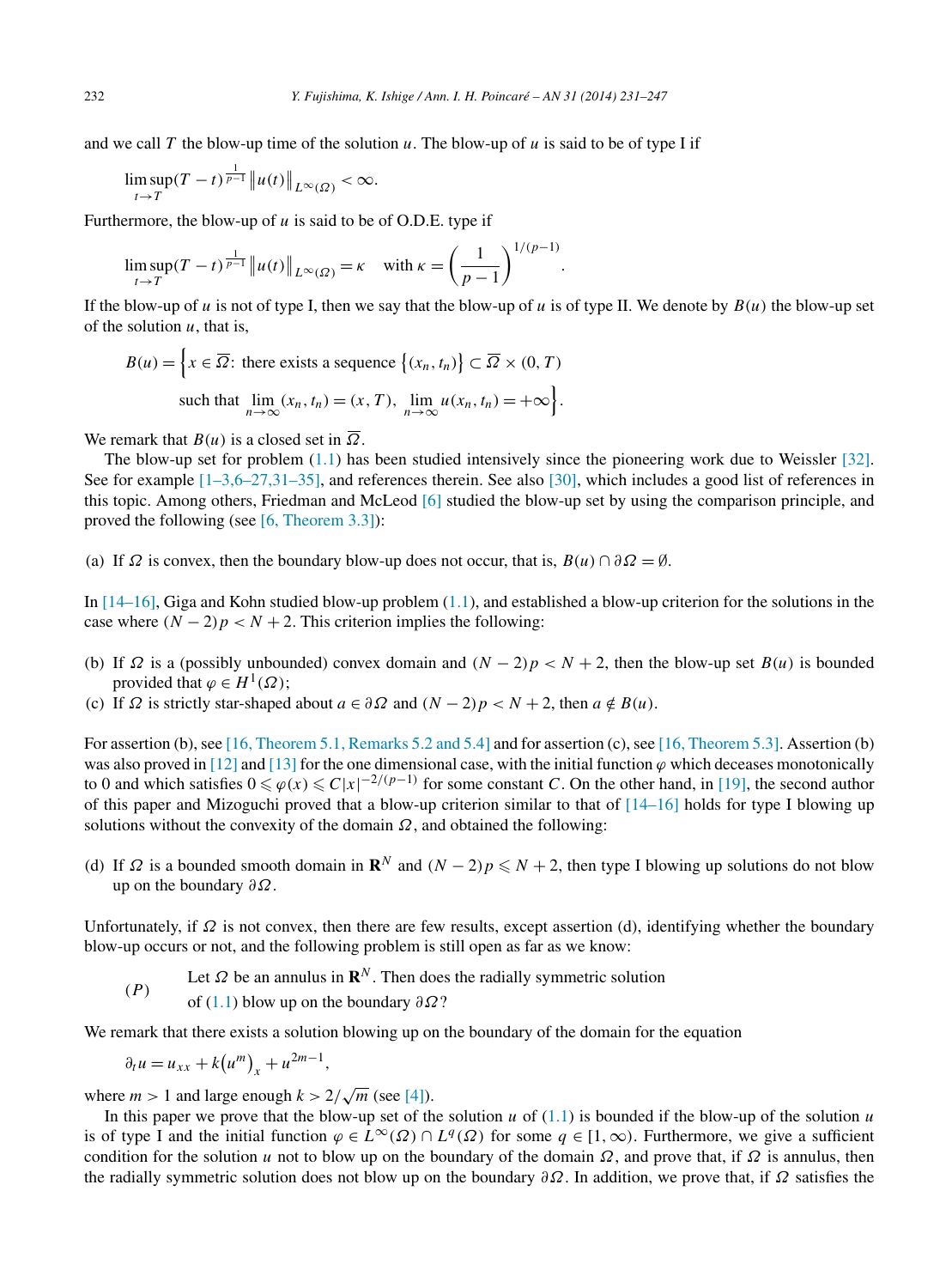<span id="page-2-0"></span>exterior sphere condition and the solution *u* of [\(1.1\)](#page-0-0) exhibits O.D.E. type blow-up, then the solution does not blow-up on the boundary *∂Ω*.

We introduce some notation. Let  $B(x, r) = \{y \in \mathbb{R}^N : |y - x| < r\}$  for  $x \in \mathbb{R}^N$  and  $r > 0$ . For any bounded continuous function *f* on  $\overline{\Omega}$  and any constant *η*, we put

$$
M(f,\eta) := \{ x \in \overline{\Omega} : f(x) \geq \| f \|_{L^{\infty}(\Omega)} - \eta \}.
$$

For any  $\phi \in L^{\infty}(\mathbb{R}^N)$ , let

$$
(e^{t\Delta}\varphi)(x) := (4\pi t)^{-\frac{N}{2}} \int_{\mathbf{R}^N} e^{-\frac{|x-y|^2}{4t}} \varphi(y) dy.
$$

For any  $\lambda > 0$ , let  $\zeta_{\lambda}$  be a solution of  $\zeta' = \zeta^{p}$  with  $\zeta(0) = \lambda$ , that is,

$$
\zeta_{\lambda}(t) := \kappa \left( S_{\lambda} - t \right)^{-\frac{1}{p-1}} \quad \text{with } S_{\lambda} = \frac{\lambda^{-(p-1)}}{p-1}.
$$
\n
$$
(1.2)
$$

Now we are ready to state the main results of this paper. The first theorem concerns the boundedness of the blow-up set for problem  $(1.1)$ .

**Theorem 1.1.** Let *u* be a solution of [\(1.1\)](#page-0-0) which exhibits type I blow-up at  $t = T$ . If  $\varphi \in L^{\infty}(\Omega) \cap L^{q}(\Omega)$  for some *q* ∈ [1*,*∞*), then*

$$
\sup_{x \in \Omega \setminus B(0,R), t \in (0,T)} |u(x,t)| < \infty
$$

*for some*  $R > 0$ *. In particular, the blow-up set*  $B(u)$  *is bounded.* 

In the second theorem we give a result on the relationship between the location of the blow-up set and the level sets of the solution just before the blow-up time. Theorem 1.2 also gives a sufficient condition for type I blowing up solutions of [\(1.1\)](#page-0-0) not to blow up on the boundary *∂Ω*.

**Theorem 1.2.** Let *u* be a solution of  $(1.1)$  which exhibits type I blow-up at  $t = T$ . Assume

$$
\lim_{t \to T} (T - t)^{\frac{1}{p - 1} + \frac{1}{2}} \|\nabla u(t)\|_{L^{\infty}(\Omega)} = 0.
$$
\n(1.3)

*Then the blow-up of u is of O.D.E. type. Furthermore, for any*  $\eta \in (0, \kappa)$ , there exists a constant  $T' \in (0, T)$  such that

$$
B(u) \subset \bigcap_{T' < t < T} M\big((T-t)^{\frac{1}{p-1}}u(t), \eta\big). \tag{1.4}
$$

*In particular, the solution u does not blow up on the boundary*  $\partial \Omega$ *, that is,*  $B(u) \cap \partial \Omega = \emptyset$ *.* 

Here we remark that, if  $\Omega$  is a smooth bounded domain and  $(N - 2)p < N + 2$ , then the blow-up of the solution is of type I and  $(1.3)$  holds (see Theorem 1.1 in  $[26]$ ).

As an application of Theorem 1.2, we give the following result, which gives an affirmative answer to problem *(P)*.

## **Corollary 1.1.** *Let*

$$
\Omega = \left\{ x \in \mathbf{R}^N \colon a < |x| < b \right\}, \quad 0 < a < b < \infty.
$$

*Then the radially symmetric solution of* [\(1.1\)](#page-0-0) *does not blow up on the boundary ∂Ω.*

Furthermore, we give the following theorem with the aid of Corollary 1.1.

**Theorem 1.3.** Let  $\Omega$  be a bounded domain in  $\mathbb{R}^N$  satisfying the exterior sphere condition. Let u be a solution of [\(1.1\)](#page-0-0) *which exhibits O.D.E. type blow-up. Then the solution u does not blow up on the boundary ∂Ω.*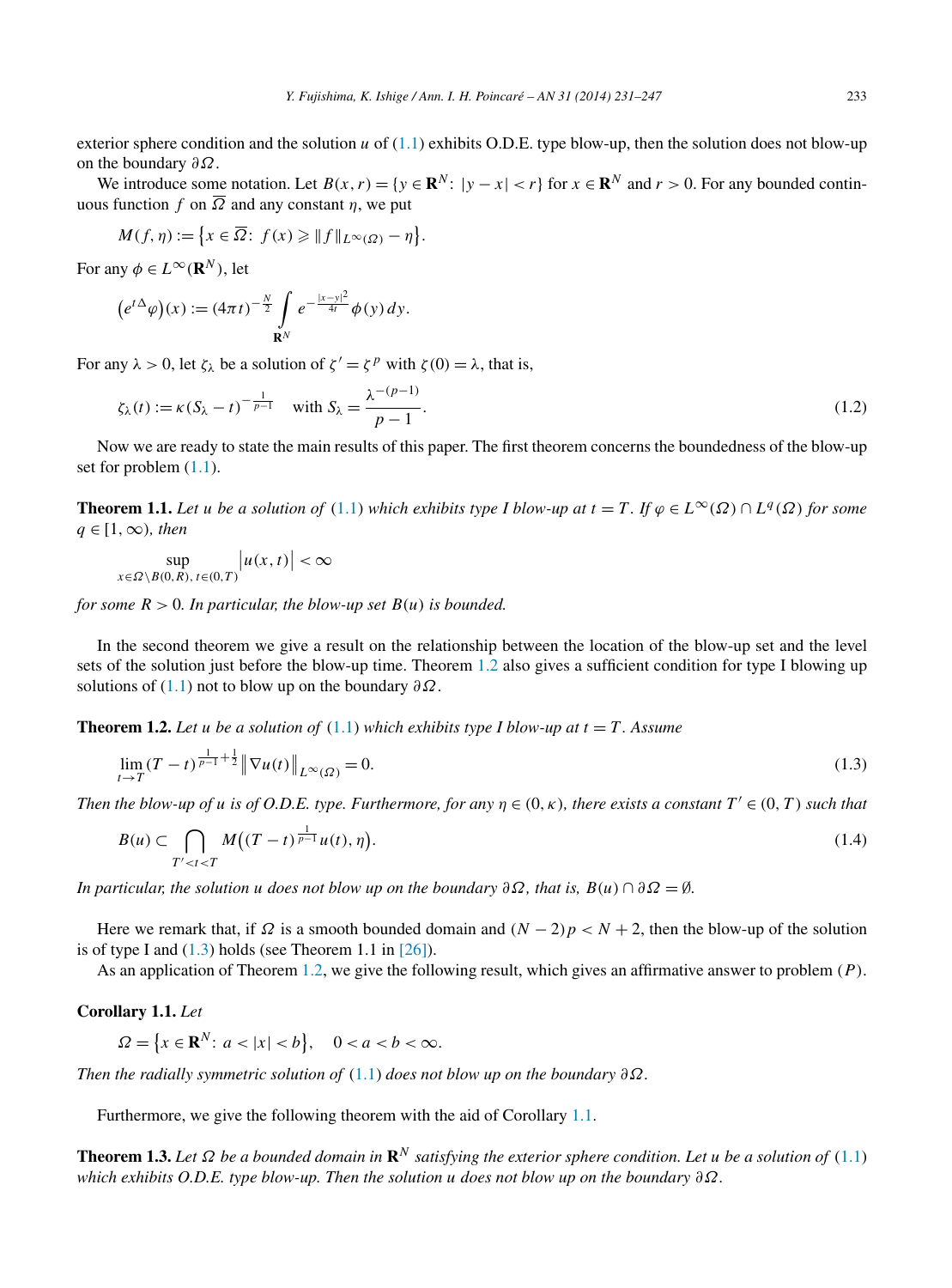<span id="page-3-0"></span>In this paper we improve the arguments in [\[8\],](#page-15-0) and give a blow-up criterion for the semilinear heat equations with small diffusion (see Proposition [2.1\)](#page-4-0). This blow-up criterion enables us to study the location of the blow-up set for problem  $(1.1)$  by using the profile of the solution just before the blow-up time and to obtain Theorems [1.1](#page-2-0) and [1.2.](#page-2-0) Furthermore, for the radially symmetric solutions of  $(1.1)$  in an annulus, we apply the arguments in [\[5\]](#page-15-0) and [\[28\]](#page-16-0) with the aid of [\[26,27,29\],](#page-15-0) and obtain the blow-up estimates of the solution and its gradient. Then we can prove Corollary [1.1](#page-2-0) with the aid of Theorem [1.2.](#page-2-0) In addition, we prove Theorem [1.3](#page-2-0) by using Proposition [2.1](#page-4-0) and Corollary [1.1.](#page-2-0)

The rest of this paper is organized as follows: In Section 2 we give some preliminary results on the blow-up problem [\(1.1\)](#page-0-0). Section 3 is devoted to the proofs of Theorems [1.1,](#page-2-0) [1.2,](#page-2-0) and Corollary [1.1.](#page-2-0) In Section 4 we prove Theorem [1.3.](#page-2-0)

## **2. Preliminaries**

In this section we give preliminary results on the blow-up problem for the semilinear heat equations. We first give a lemma on O.D.E. type blowing up solutions.

**Lemma 2.1.** *Assume the same conditions as in Theorem* [1.2](#page-2-0)*. Then the blow-up of the solution u is of O.D.E. type.*

**Proof.** We denote by T the blow-up time of the solution *u* of [\(1.1\)](#page-0-0). Let  $\epsilon > 0$  be a sufficiently small constant. Put

$$
w_{\epsilon}(x,t) := \epsilon^{\frac{1}{p-1}} u(x, T - \epsilon + \epsilon t), \qquad \varphi_{\epsilon}(x) := \epsilon^{\frac{1}{p-1}} u(x, T - \epsilon).
$$
\n(2.1)

Then  $w_{\epsilon}$  blows up at  $t = 1$  and satisfies

$$
\begin{cases} \n\partial_t w_{\epsilon} = \epsilon \Delta w_{\epsilon} + w_{\epsilon}^p & \text{in } \Omega \times (0, 1), \\ \nw_{\epsilon}(x, t) = 0 & \text{on } \partial \Omega \times (0, 1), \\ \nw_{\epsilon}(x, 0) = \varphi_{\epsilon}(x) & \text{in } \Omega. \n\end{cases} \tag{2.2}
$$

By the comparison principle we see that

$$
\|w_{\epsilon}(t)\|_{L^{\infty}(\Omega)} \leq \zeta_{\lambda_{\epsilon}}(t) \quad \text{for } 0 < t < S_{\lambda_{\epsilon}},
$$

where  $\lambda_{\epsilon} = ||\varphi_{\epsilon}||_{L^{\infty}(\Omega)}$ , and obtain  $S_{\lambda_{\epsilon}} \leq 1$ . This together with [\(1.2\)](#page-2-0) implies

$$
\|\varphi_{\epsilon}\|_{L^{\infty}(\Omega)} \geq \kappa. \tag{2.3}
$$

Furthermore, since the blow-up of *u* is of type I, by (2.1) we can find a positive constant *C* such that

$$
\|\varphi_{\epsilon}\|_{L^{\infty}(\Omega)} = \epsilon^{\frac{1}{p-1}} \|u(T-\epsilon)\|_{L^{\infty}(\Omega)} \leq \epsilon^{\frac{1}{p-1}} \cdot C\big(T-(T-\epsilon)\big)^{-\frac{1}{p-1}} \leq C. \tag{2.4}
$$

On the other hand, by  $(1.3)$  and  $(2.1)$  we have

$$
\lim_{\epsilon \to 0} \epsilon^{\frac{1}{2}} \|\nabla \varphi_{\epsilon}\|_{L^{\infty}(\Omega)} = \lim_{\epsilon \to 0} \epsilon^{\frac{1}{p-1} + \frac{1}{2}} \|\nabla u(T - \epsilon)\|_{L^{\infty}(\Omega)}
$$
\n
$$
= \lim_{t \to T} (T - t)^{\frac{1}{p-1} + \frac{1}{2}} \|\nabla u(t)\|_{L^{\infty}(\Omega)} = 0.
$$
\n(2.5)

Then, by  $(2.3)$ – $(2.5)$  we apply [\[7, Proposition 1\]](#page-15-0) to problem  $(2.2)$ , and obtain

$$
\lim_{\epsilon \to 0} S_{\lambda_{\epsilon}} = 1.
$$

This together with [\(1.2\)](#page-2-0) yields  $\lim_{\epsilon \to 0} ||\varphi_{\epsilon}||_{L^{\infty}(\Omega)} = \kappa$ , and we obtain

$$
\lim_{t\to T} (T-t)^{\frac{1}{p-1}} \|u(t)\|_{L^{\infty}(\Omega)} = \lim_{\epsilon\to 0} \epsilon^{\frac{1}{p-1}} \|u(T-\epsilon)\|_{L^{\infty}(\Omega)} = \lim_{\epsilon\to 0} \|\varphi_{\epsilon}\|_{L^{\infty}(\Omega)} = \kappa.
$$

Thus the blow-up of the solution *u* is of O.D.E. type, and Lemma 2.1 follows.  $\Box$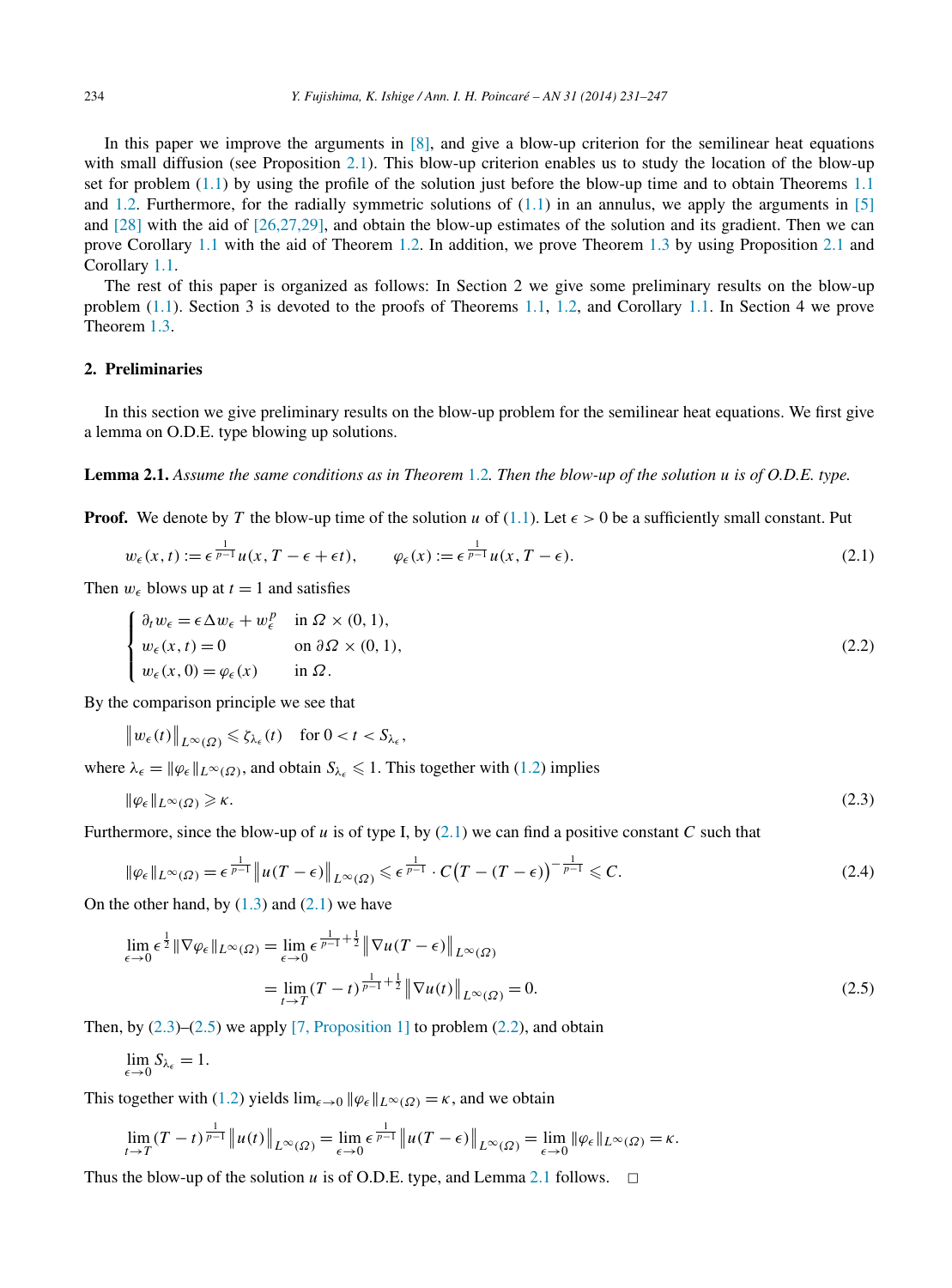<span id="page-4-0"></span>Next we consider the blow-up problem for a semilinear heat equation with small diffusion. Let  $u_{\epsilon}$  be a solution of

$$
\begin{cases} \n\partial_t u = \epsilon \Delta u + u^p & \text{in } \Omega \times (0, T_\epsilon), \\ \nu(x, t) = 0 & \text{on } \partial \Omega \times (0, T_\epsilon) \text{ if } \partial \Omega \neq \emptyset, \\ \nu(x, 0) = \varphi_\epsilon(x) \geq 0 & \text{in } \Omega, \n\end{cases} \tag{2.6}
$$

where  $N \ge 1$ ,  $\Omega$  is a domain in  $\mathbb{R}^N$ ,  $p > 1$ ,  $\epsilon > 0$ , and  $\varphi_{\epsilon} \in L^{\infty}(\Omega)$ . Let  $T_{\epsilon}$  and  $B_{\epsilon}$  be the blow-up time and the blow-up set of the solution  $u_{\epsilon}$  of problem (2.6), respectively. The rest of this section is devoted to the proof of the following proposition, which is the main ingredient of this paper and a modification of [\[8, Proposition 4.1\].](#page-15-0)

**Proposition 2.1.** *Let*  $u_{\epsilon}$  *be a solution of* (2.6) *with*  $T_{\epsilon} = 1$  *such that* 

$$
\sup_{0 < \epsilon < \epsilon_0} \sup_{0 < t < 1} (1 - t)^{\frac{1}{p - 1}} \| u_{\epsilon}(t) \|_{L^{\infty}(\Omega)} \leq C_* \tag{2.7}
$$

*for some*  $\epsilon_0 > 0$  *and*  $C_* > 0$ . Let  $\Omega'$  be a domain such that  $\Omega \subset \Omega'$  and  $\{\tilde{\varphi}_\epsilon\}_{0 < \epsilon < \epsilon_0}$  a family of functions belonging  $to W^{1,\infty}(\Omega')$  *such that* 

$$
0 \leq \varphi_{\epsilon} \leq \tilde{\varphi}_{\epsilon} \quad \text{in } \Omega \text{ for all } \epsilon \in (0, \epsilon_0), \tag{2.8}
$$

$$
\sup_{0 < \epsilon < \epsilon_0} \|\tilde{\varphi}_{\epsilon}\|_{L^{\infty}(\Omega')} < \infty. \tag{2.9}
$$

*Assume that there exists a constant η >* 0 *such that*

$$
\tilde{\varphi}_{\epsilon}(x) < \kappa - \eta \quad \text{on } \partial \Omega' \text{ if } \partial \Omega' \neq \emptyset. \tag{2.10}
$$

*Then, for any*  $\delta > 0$ *, there exist positive constants*  $\sigma$  *and*  $\epsilon_1$  *such that, if* 

$$
\sup_{0 < \epsilon < \epsilon_1} \epsilon^{\frac{1}{2}} \|\nabla \tilde{\varphi}_\epsilon\|_{L^\infty(\{x \in \overline{\Omega'} : \, \kappa - \eta \le \tilde{\varphi}_\epsilon(x) \le \kappa\})} \le \sigma,\tag{2.11}
$$

*then there holds*

$$
B_{\epsilon} \subset \left\{ x \in \overline{\Omega} : \tilde{\varphi}_{\epsilon}(x) \geqslant \kappa - \delta \right\}, \quad 0 < \epsilon < \epsilon_1. \tag{2.12}
$$

*Here the constants*  $\sigma$  *and*  $\epsilon_1$  *are independent of the domain*  $\Omega$ *.* 

Let  $\delta > 0$ . Let  $\sigma$  and  $\epsilon_1$  be sufficiently small positive constants to be chosen later, and assume (2.11). Let  $\alpha \in$  $(0, \min\{\kappa, \eta\}/10)$ . For any  $\epsilon \in (0, \epsilon_1)$ , put

$$
\varphi_{\epsilon}^{*}(x) = \begin{cases}\n\kappa - \alpha & \text{if } x \in \Omega' \text{ and } \tilde{\varphi}_{\epsilon}(x) \geq \kappa - \alpha, \\
\tilde{\varphi}_{\epsilon}(x) & \text{if } x \in \Omega' \text{ and } \kappa - 10\alpha \leq \tilde{\varphi}_{\epsilon}(x) \leq \kappa - \alpha, \\
\kappa - 10\alpha & \text{if } x \in \Omega' \text{ and } \tilde{\varphi}_{\epsilon}(x) \leq \kappa - 10\alpha, \\
\kappa - 10\alpha & \text{if } x \in \mathbf{R}^{N} \setminus \Omega'.\n\end{cases}
$$
\n(2.13)

By (2.10) and (2.13) we see that  $\varphi_{\epsilon}^* \in W^{1,\infty}(\mathbb{R}^N)$ . Let  $\beta$  and  $\gamma$  be positive constants to be chosen later, and put

$$
z(x,t) := \left(e^{\epsilon t \Delta} \varphi_{\epsilon}^*\right)(x),\tag{2.14}
$$

$$
w(t) := (\kappa - 3\alpha)^{-(p-1)} + \beta \sigma \left(1 - (1 - t)^{\frac{1}{2}}\right),\tag{2.15}
$$

and

$$
f_{\gamma}(t) := e^{\gamma t} \left( e^{2(p-1)\gamma} - e^{(p-1)\gamma t} \right)^{-\frac{1}{p-1}}.
$$

Here the function  $f_{\gamma}$  satisfies

$$
f'_{\gamma}(t) = \gamma \left( f_{\gamma}(t) + f_{\gamma}(t)^{p} \right), \quad 0 < t < 2,
$$
\n(2.16)

and there exists a positive constant  $c_\gamma$ , depending only on p and  $\gamma$ , such that

$$
c_{\gamma} \leq \inf_{0 < t < 1} f_{\gamma}(t) < \sup_{0 < t < 1} f_{\gamma}(t) \leq c_{\gamma}^{-1}.
$$
 (2.17)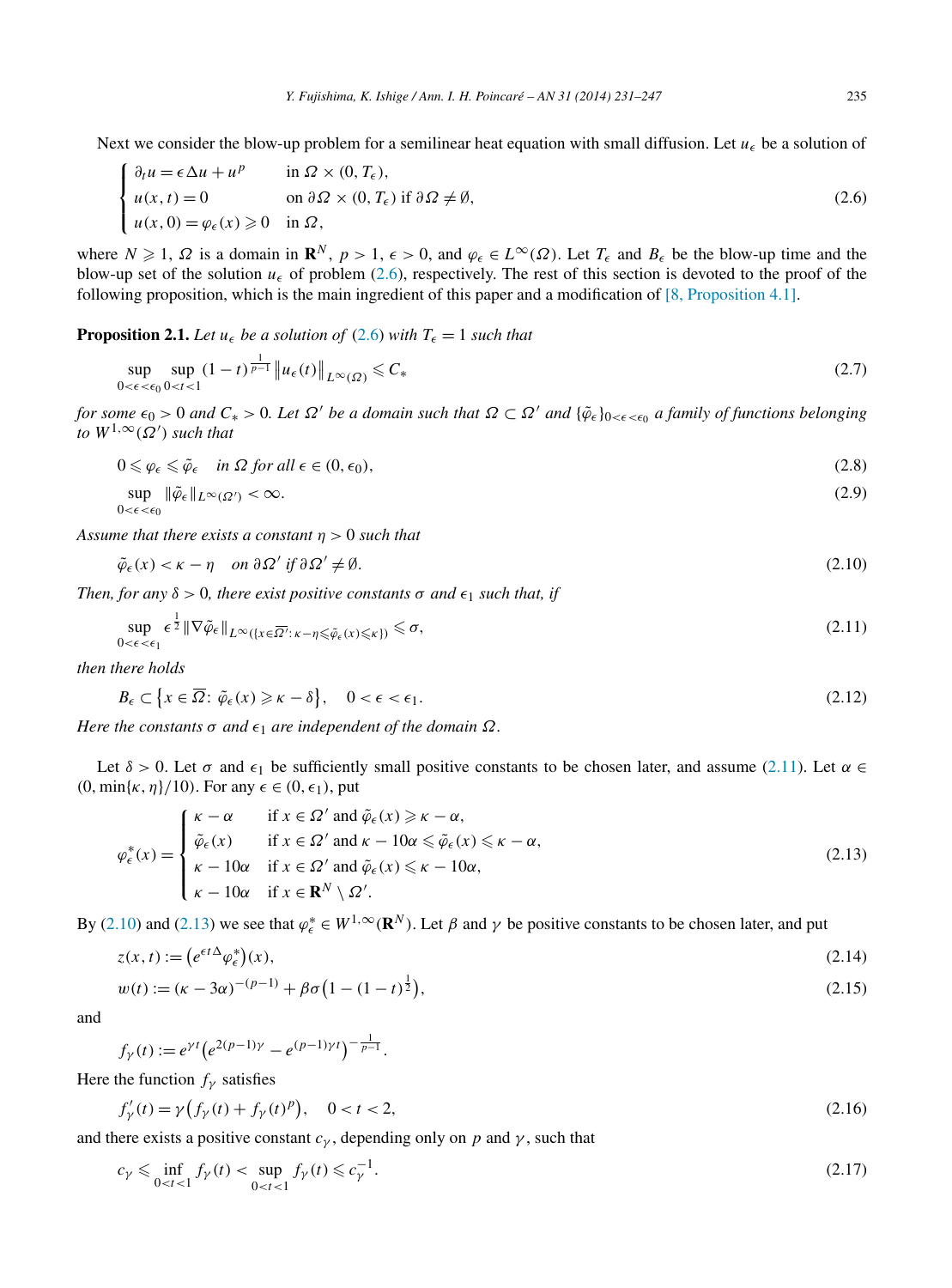<span id="page-5-0"></span>Furthermore, we define the following three functions  $v_1$ ,  $v_2$ , and  $\bar{v}$  by

$$
v_1(x,t) := \left( z(x,t)^{-(p-1)} - (p-1)t \right)^{-\frac{1}{p-1}},\tag{2.18}
$$

$$
v_2(x,t) := (z(x,t)^{-(p-1)} - w(t))^{-\frac{1}{p-1}},
$$
\n(2.19)

$$
\bar{v}(x,t) := v_1(x,t) + \sigma^{\frac{2}{p-1}} v_2(x,t)^2 + f_{\gamma}(t).
$$
\n(2.20)

Then we prove the following proposition.

**Lemma 2.2.** Assume the same conditions as in Proposition [2.1](#page-4-0). Then, for any  $\alpha \in (0, \min\{\kappa, \eta\}/10)$ , there exist positive constants  $\beta_1$ ,  $\gamma$ ,  $\sigma$ , and  $\epsilon_1$  such that, if  $\tilde{\varphi}_{\epsilon}$  satisfies [\(2.11\)](#page-4-0), then the function  $\bar{\nu}$  defined by (2.20) satisfies

$$
\partial_t \bar{v} \geqslant \epsilon \Delta \bar{v} + \bar{v}^p \quad \text{in } E_{\epsilon} \tag{2.21}
$$

 $for any  $\beta \geq \beta_1$  and  $\epsilon \in (0, \epsilon_1)$ , where$ 

$$
E_{\epsilon} := \left\{ (x, t) \in \mathbf{R}^{N} \times (0, 1) : z(x, t)^{-(p-1)} - w(t) \geqslant \frac{1}{2} C_{*}^{-\frac{p-1}{2}} \sigma (1-t)^{\frac{1}{2}} \right\}.
$$
\n(2.22)

*Here*  $C_*$  *is the constant given in* [\(2.7\)](#page-4-0)*.* 

**Proof.** Let  $\sigma$  and  $\epsilon_1$  be positive constants to be chosen later, and assume [\(2.11\)](#page-4-0). We first prove the following inequalities,

$$
\kappa - 10\alpha \leqslant z(x, t) \leqslant \kappa - \alpha \quad \text{in } \mathbf{R}^N \times (0, \infty), \tag{2.23}
$$

$$
\|\nabla z(t)\|_{L^{\infty}(\mathbf{R}^N)} \leqslant \epsilon^{-\frac{1}{2}}\sigma \quad \text{in } (0, \infty),
$$
\n(2.24)

$$
v_1(x,t) \leqslant C \quad \text{in } \mathbf{R}^N \times (0,1), \tag{2.25}
$$

$$
\bar{v}^p - v_1^p \le C \left( \sigma^{\frac{2}{p-1}} v_2^2 + \sigma^{\frac{2p}{p-1}} v_2^{2p} + f_\gamma + f_\gamma^p \right) \quad \text{in } E_\epsilon,
$$
\n(2.26)

for all  $\epsilon \in (0, \epsilon_1)$ , where *C* is a positive constant, independent of  $\beta$  and  $\gamma$ . The inequality (2.23) easily follows from  $(2.13)$  and the comparison principle. By  $(2.11)$  and  $(2.13)$  we have

$$
\sup_{t>0} \|\nabla z(t)\|_{L^{\infty}(\mathbf{R}^N)} \le \|\nabla \varphi_{\epsilon}^*\|_{L^{\infty}(\mathbf{R}^N)} \le \|\nabla \tilde{\varphi}_{\epsilon}\|_{L^{\infty}(\{x \in \overline{\Omega'} : \ \kappa - 10\alpha \le \tilde{\varphi}_{\epsilon}(x) \le \kappa - \alpha\})} \le \epsilon^{-\frac{1}{2}}\sigma,
$$

and obtain the inequality (2.24). On the other hand, since

$$
(\kappa - \alpha)^{-(p-1)} - (p-1) = (p-1)\left[\left(1 - \kappa^{-1}\alpha\right)^{-(p-1)} - 1\right] > 0,
$$

by  $(2.18)$  and  $(2.23)$  we have

$$
v_1(x,t) \leqslant \left((\kappa - \alpha)^{-(p-1)} - (p-1)\right)^{-\frac{1}{p-1}} = \kappa \left[\left(1 - \kappa^{-1} \alpha\right)^{-(p-1)} - 1\right]^{-\frac{1}{p-1}},
$$

and obtain (2.25). The inequality (2.26) is obtained by the same argument as in (3.19) of  $[8]$ , and we omit its details.

Next we prove (2.21) by using (2.23)–(2.26). Let *β* and *γ* be positive constants to be chosen later. By [\(2.16\)](#page-4-0) and (2.20) we obtain

$$
\partial_t \bar{v} - (\epsilon \Delta \bar{v} + \bar{v}^p) \geq \frac{2}{p-1} \sigma^{\frac{2}{p-1}} w'(t) v_2^{p+1} + \gamma (f_\gamma(t) + f_\gamma(t)^p) - p \epsilon v_1^{2p-1} z^{-2p} |\nabla z|^2 - 2(p+1) \epsilon \sigma^{\frac{2}{p-1}} v_2^{2p} z^{-2p} |\nabla z|^2 - (\bar{v}^p - v_1^p)
$$

for all  $(x, t) \in E_{\epsilon}$ . Then, by (2.23)–(2.26) there exists a constant  $C_1$ , independent of  $\beta$  and  $\gamma$ , such that

$$
\partial_t \bar{v} - (\epsilon \Delta \bar{v} + \bar{v}^p) \geq \frac{2}{p-1} \sigma^{\frac{2}{p-1}} w'(t) v_2^{p+1} + \gamma (f_\gamma(t) + f_\gamma(t)^p) - C_1 \sigma^2 - C_1 \sigma^{\frac{2}{p-1} + 2} v_2^{2p} - C_1 (\sigma^{\frac{2}{p-1}} v_2^2 + \sigma^{\frac{2p}{p-1}} v_2^{2p} + f_\gamma + f_\gamma^p)
$$
(2.27)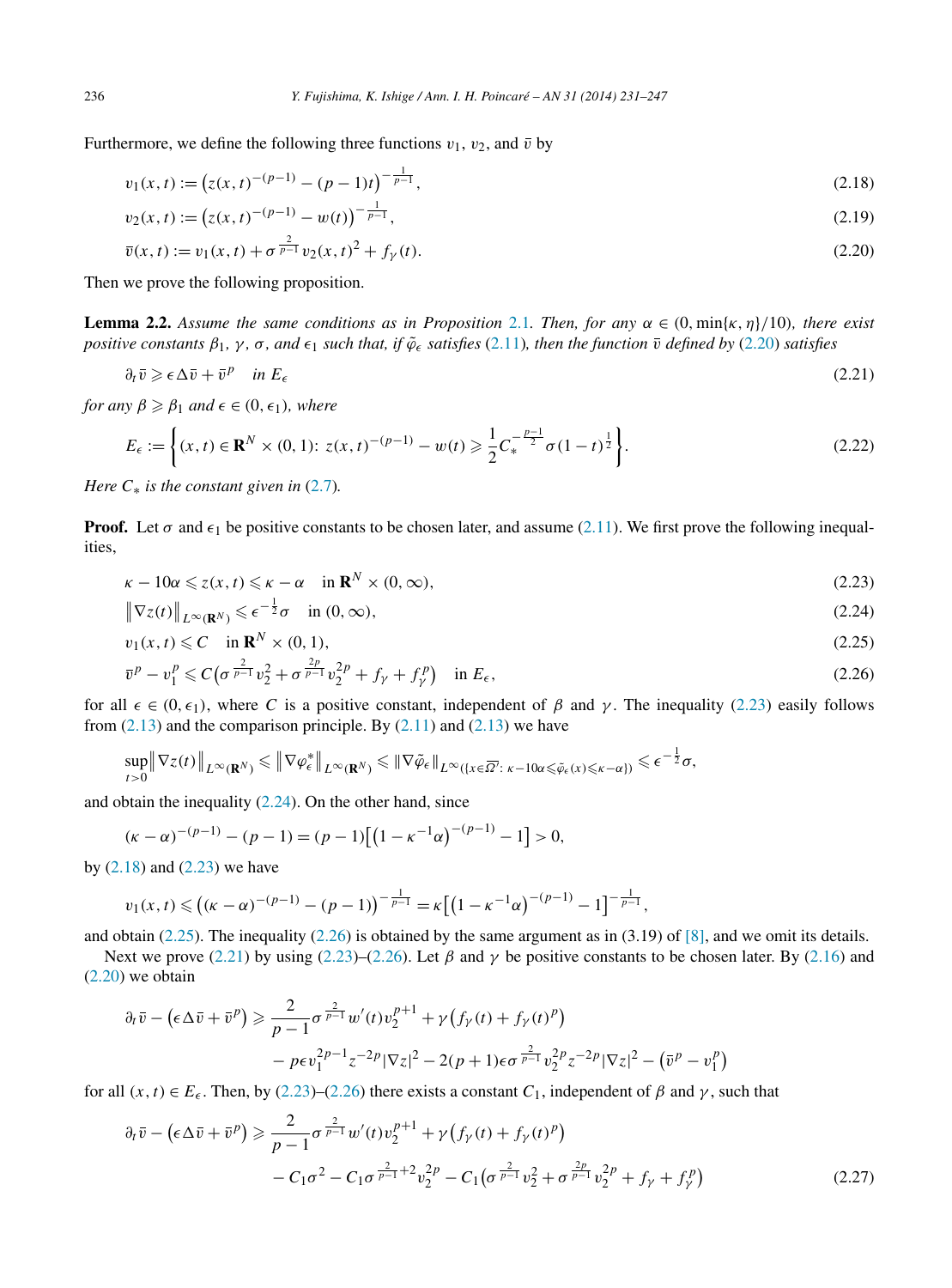<span id="page-6-0"></span>for all  $(x, t) \in E_{\epsilon}$ . Let  $\gamma$  be a positive constant such that  $\gamma \ge 3C_1$ . By [\(2.17\)](#page-4-0), taking a sufficiently small  $\sigma$  if necessary, we have

$$
(\gamma - C_1)\big(f_\gamma(t) + f_\gamma(t)^p\big) - C_1\sigma^2 \geq 2C_1\big(c_\gamma + c_\gamma^p\big) - C_1\sigma^2 \geq C_1c_\gamma.
$$

This together with  $(2.15)$  and  $(2.27)$  implies that

$$
\partial_t \bar{v} - \left(\epsilon \Delta \bar{v} + \bar{v}^p\right) \geq \frac{\beta}{p-1} \sigma^{\frac{p+1}{p-1}} (1-t)^{-\frac{1}{2}} v_2^{p+1} + C_1 c_\gamma - C_1 \left(\sigma^{\frac{2}{p-1}} v_2^2 + 2\sigma^{\frac{2p}{p-1}} v_2^{2p}\right)
$$
(2.28)

for all  $(x, t) \in E_{\epsilon}$ .

Let

$$
\beta \ge \max\left\{8(p-1)C_1C_*^{\frac{p-1}{2}}, c_\gamma^{-(p-1)}, 4C_1^2(p-1)^2\right\}.
$$
\n(2.29)

By [\(2.19\)](#page-5-0) and [\(2.22\)](#page-5-0) we have

$$
v_2(x,t)^{p-1} = (z(x,t)^{-(p-1)} - w(t))^{-1} \leq 2C_*^{\frac{p-1}{2}} \sigma^{-1} (1-t)^{-\frac{1}{2}}, \quad (x,t) \in E_{\epsilon},
$$

and by  $(2.29)$  we obtain

$$
2C_1\sigma^{\frac{2p}{p-1}}v_2^{2p} = 2C_1\sigma v_2^{p-1} \cdot \sigma^{\frac{p+1}{p-1}}v_2^{p+1}
$$
  
\$\leqslant 4C\_1C\_\*^{\frac{p-1}{2}}(1-t)^{-\frac{1}{2}}\sigma^{\frac{p+1}{p-1}}v\_2^{p+1} \leqslant \frac{\beta}{2(p-1)}(1-t)^{-\frac{1}{2}}\sigma^{\frac{p+1}{p-1}}v\_2^{p+1}\$ (2.30)

for all  $(x, t) \in E_{\epsilon}$ . Therefore, by (2.28) and (2.30), we obtain

$$
\partial_t \bar{v} - \left(\epsilon \Delta \bar{v} + \bar{v}^p\right) \geq \frac{\beta}{2(p-1)} \sigma^{\frac{p+1}{p-1}} (1-t)^{-\frac{1}{2}} v_2^{p+1} + C_1 c_\gamma - C_1 \sigma^{\frac{2}{p-1}} v_2^2 \tag{2.31}
$$

for all  $(x, t) \in E_{\epsilon}$ .

Put

$$
E_{\epsilon,1} = \left\{ (x,t) \in E_{\epsilon}: z(x,t)^{-(p-1)} - w(t) \geqslant \beta^{\frac{1}{2}} \sigma \right\}, \qquad E_{\epsilon,2} = E_{\epsilon} \setminus E_1.
$$

By [\(2.19\)](#page-5-0) and (2.29) we have

$$
C_1 \sigma^{\frac{2}{p-1}} v_2^2 \leq C_1 \sigma^{\frac{2}{p-1}} (\beta^{\frac{1}{2}} \sigma)^{-\frac{2}{p-1}} = C_1 \beta^{-\frac{1}{p-1}} \leq C_1 c_\gamma
$$
\n(2.32)

for all  $(x, t) \in E_{\epsilon,1}$ . On the other hand, since

$$
(1-t)^{-\frac{1}{2}} \geq 1, \qquad \sigma v_2^{p-1} \geq \sigma \left(\beta^{\frac{1}{2}} \sigma\right)^{-1} = \beta^{-\frac{1}{2}},
$$

for all  $(x, t) \in E_{\epsilon,2}$ , by (2.29) we have

$$
\frac{\beta}{2(p-1)}\sigma^{\frac{p+1}{p-1}}(1-t)^{-\frac{1}{2}}v_2^{p+1} = \frac{\beta}{2(p-1)}(1-t)^{-\frac{1}{2}}\sigma v_2^{p-1} \cdot \sigma^{\frac{2}{p-1}}v_2^2
$$

$$
\geq \frac{\beta^{1/2}}{2(p-1)}\sigma^{\frac{2}{p-1}}v_2^2 \geq C_1\sigma^{\frac{2}{p-1}}v_2^2
$$

for all  $(x, t) \in E_{\epsilon,2}$ . This together with (2.32) implies

$$
\frac{\beta}{2(p-1)}\sigma^{\frac{p+1}{p-1}}(1-t)^{-\frac{1}{2}}v_2^{p+1} + C_1c_\gamma \geqslant C_1\sigma^{\frac{2}{p-1}}v_2^2\tag{2.33}
$$

for all  $(x, t) \in E_\epsilon$ . Therefore, by (2.31) and (2.33) we have [\(2.21\)](#page-5-0) for all  $(x, t) \in E_\epsilon$ . Thus Lemma [2.2](#page-5-0) follows.  $\Box$ 

Let  $\beta_1$  be the constant given in Lemma [2.2,](#page-5-0) and put

$$
\beta = \max\left\{\beta_1, \frac{C_*^{-(p-1)/2}}{2}\right\}.
$$
\n(2.34)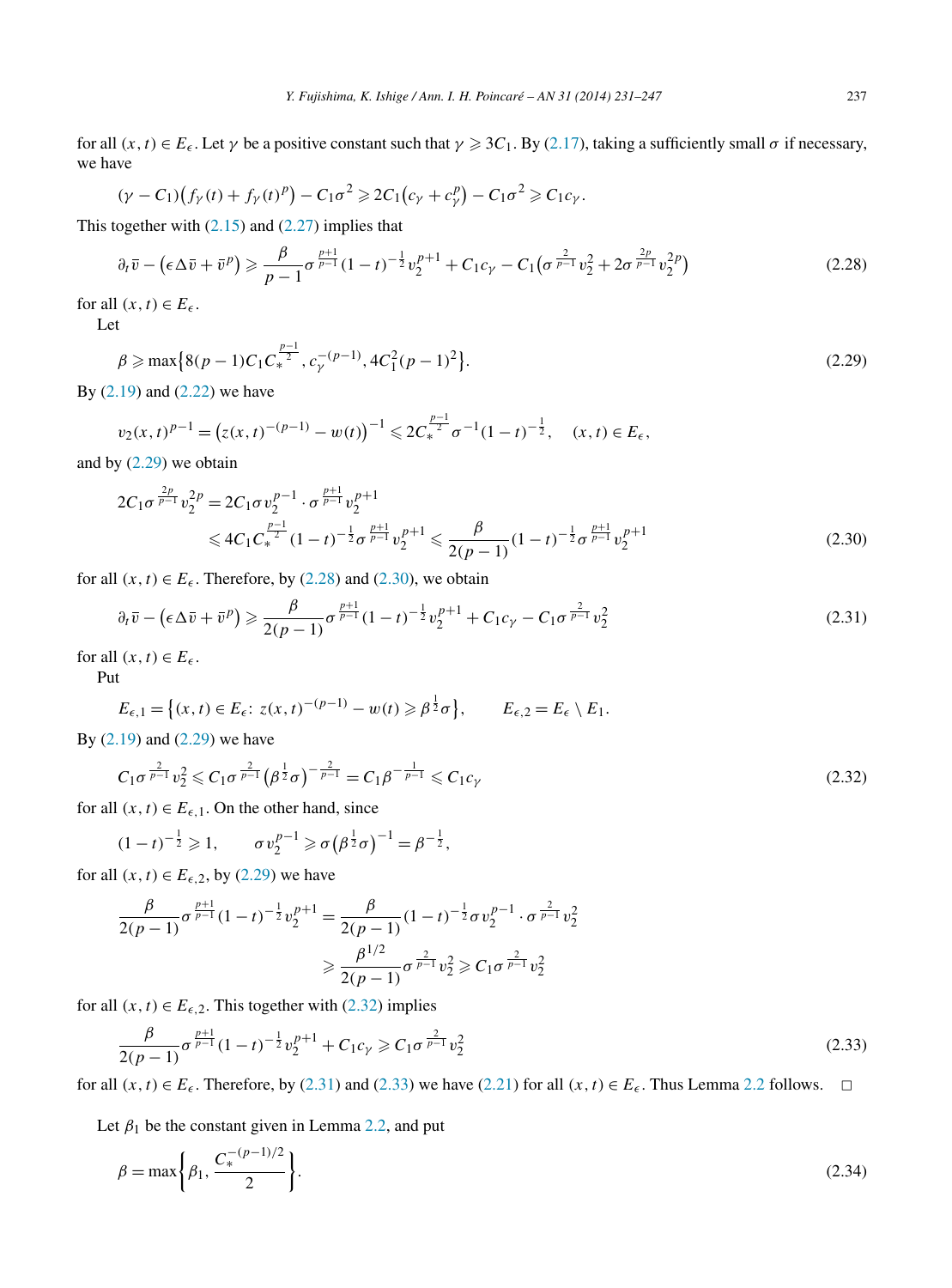<span id="page-7-0"></span>Let  $\chi$  be a  $C^{\infty}$  smooth function in **R** such that

$$
\chi(z) = 1/4
$$
 for  $z \le 0$ ,  $\chi(z) = z$  for  $z \ge 1/2$ ,  $0 \le \chi'(z) \le 1$  in **R**,

and put

$$
\overline{u}_{\epsilon}(x,t) = v_1(x,t) + C_*(1-t)^{-\frac{1}{p-1}} \chi \left( \frac{z(x,t)^{-(p-1)} - w(t)}{C_*^{-(p-1)/2} \sigma (1-t)^{1/2}} \right)^{-\frac{2}{p-1}} + f_{\gamma}(t).
$$
\n(2.35)

This together with  $(2.20)$  and  $(2.22)$  implies that

$$
\bar{u}_{\epsilon}(x,t) = \bar{v}(x,t) \quad \text{in } E_{\epsilon}.\tag{2.36}
$$

Here we prove the following lemma.

**Lemma 2.3.** Let  $\overline{u}_{\epsilon}$  be the function defined in (2.35). Then

$$
\overline{u}_{\epsilon}(x,0) \geq \varphi_{\epsilon}(x), \quad x \in \Omega. \tag{2.37}
$$

**Proof.** For any  $x \in \Omega$  with  $\tilde{\varphi}_{\epsilon}(x) \le \kappa - 2\alpha$ , by [\(2.8\)](#page-4-0) and [\(2.13\)](#page-4-0) we have

$$
\overline{u}_{\epsilon}(x,0) \geq v_1(x,0) = \varphi_{\epsilon}^*(x) \geq \tilde{\varphi}_{\epsilon}(x) \geq \varphi_{\epsilon}(x). \tag{2.38}
$$

On the other hand, for any  $x \in \Omega$  with  $\tilde{\varphi}_{{\epsilon}}(x) > \kappa - 2\alpha$ , we have

$$
z(x, 0) = \varphi_{\epsilon}^{*}(x) > \kappa - 2\alpha.
$$

Then, by  $(2.15)$  and  $(2.23)$  we have

$$
z(x,0)^{-(p-1)} - w(0) < (k-2\alpha)^{-(p-1)} - (k-3\alpha)^{-(p-1)} \leq 0.
$$

This together with  $(2.7)$  and  $(2.35)$  implies

$$
\overline{u}_{\epsilon}(x,0) \geq C_{*}\chi \left(\frac{z(x,0)^{-(p-1)} - w(0)}{C_{*}^{-(p-1)/2}\sigma}\right)^{-\frac{2}{p-1}} = 16^{\frac{1}{p-1}}C_{*}
$$
\n
$$
\geq C_{*} \geq u_{\epsilon}(x,0) = \varphi_{\epsilon}(x). \tag{2.39}
$$

Therefore, by (2.38) and (2.39) we have the inequality (2.37), and Lemma 2.3 follows.  $\Box$ 

Now we are ready to complete the proof of Proposition [2.1.](#page-4-0)

## **Proof of Proposition [2.1.](#page-4-0)** Let  $h \in C^1(\mathbb{R})$  be such that

$$
h(z) = -1 \quad \text{for } z \leq 1, \qquad h(z) = 1 \quad \text{for } z \geq 4, \ 0 \leq h'(z) \leq 1 \text{ in } \mathbf{R}.
$$

By  $(2.7)$  we have

$$
h\left(\frac{u_{\epsilon}(x,t)^{p-1}}{C_{*}^{p-1}(1-t)^{-1}}\right) = -1 \quad \text{in } \Omega \times (0,1),
$$

and see that  $u_{\epsilon}$  satisfies

$$
\partial_t u_{\epsilon} = \epsilon \Delta u_{\epsilon} + u_{\epsilon}^p + \frac{1}{2} \left( h \left( \frac{u_{\epsilon}^{p-1}}{C_{\ast}^{p-1} (1-t)^{-1}} \right) + 1 \right) G_{\epsilon}(x, t) \quad \text{in } \Omega \times (0, 1), \tag{2.40}
$$

where

$$
G_{\epsilon}(x,t) = \partial_t \bar{u}_{\epsilon} - (\epsilon \Delta \bar{u}_{\epsilon} + \bar{u}_{\epsilon}^p).
$$

On the other hand, by Lemma [2.2](#page-5-0) and (2.36) we have

$$
\partial_t \overline{u}_{\epsilon} \geqslant \epsilon \Delta \overline{u}_{\epsilon} + \overline{u}_{\epsilon}^p \quad \text{in } dE_{\epsilon}, \quad \text{that is,} \quad G_{\epsilon} \geqslant 0 \quad \text{in } E_{\epsilon}.
$$
\n
$$
(2.41)
$$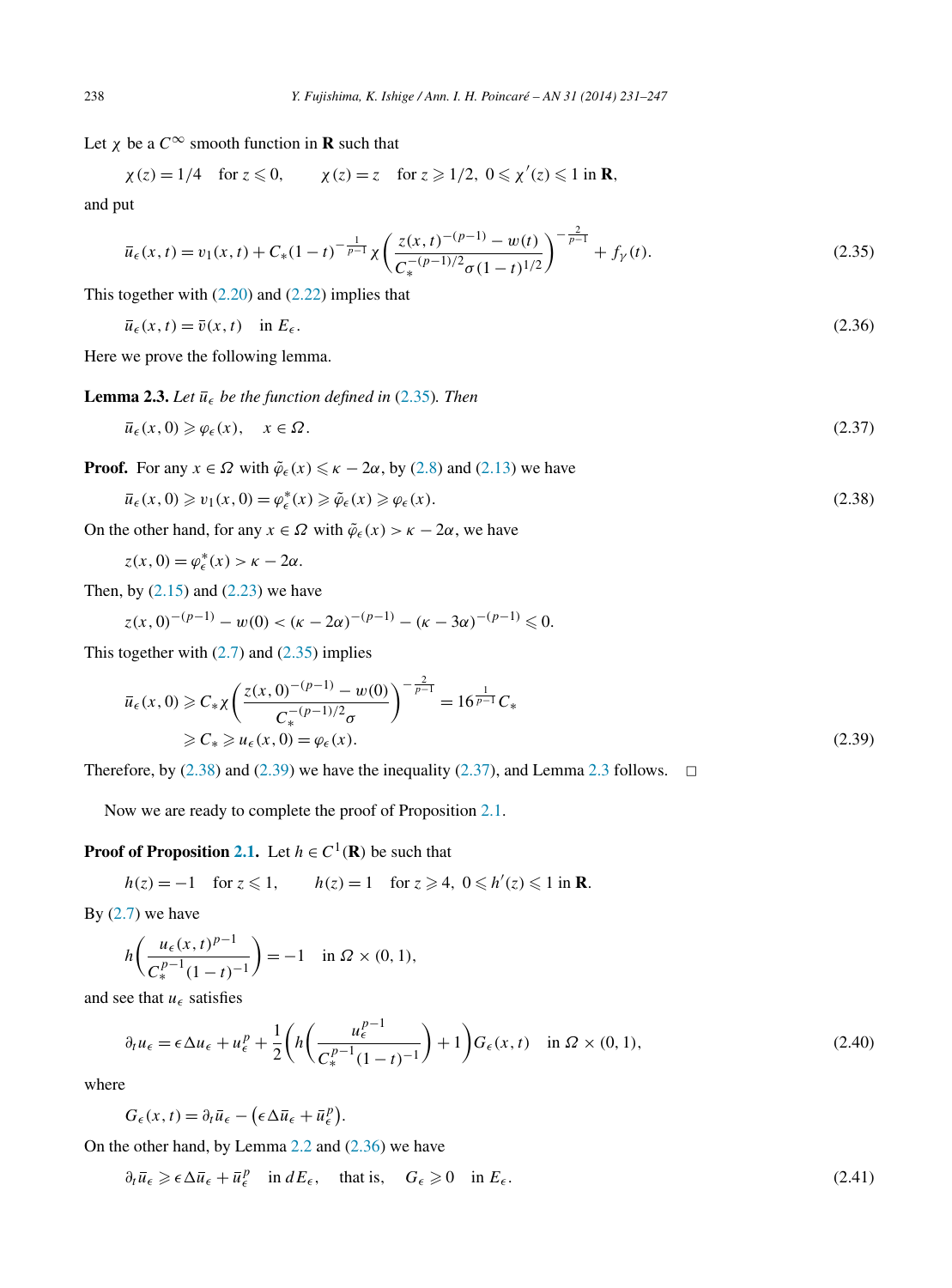Furthermore, since

$$
\chi\left(\frac{z_{\epsilon}(x,t)^{-(p-1)}-w(t)}{C_*^{-(p-1)/2}\sigma(1-t)^{1/2}}\right) \leq \frac{1}{2} \quad \text{in } \mathbf{R}^N \times [0,1) \setminus E_{\epsilon},
$$

we have

$$
\overline{u}_{\epsilon}(x,t) \geq 4^{1/(p-1)} C_{*}(1-t)^{-1/(p-1)}, \quad (x,t) \in \mathbf{R}^{N} \times [0,1) \setminus E_{\epsilon},
$$

and obtain

$$
h\left(\frac{\bar{u}_{\epsilon}(x,t)^{p-1}}{C_{*}^{p-1}(1-t)^{-1}}\right) = 1, \quad (x,t) \in \mathbf{R}^{N} \times [0,1) \setminus E_{\epsilon}.
$$
 (2.42)

Since  $h \leq 1$ , by [\(2.41\)](#page-7-0) and (2.42) we have

$$
\partial_t \overline{u}_{\epsilon} - \left[ \epsilon \Delta \overline{u}_{\epsilon} + \overline{u}_{\epsilon}^p + \frac{1}{2} \left( h \left( \frac{\overline{u}_{\epsilon}^{p-1}}{C_{\epsilon}^{p-1} (1-t)^{-1}} \right) + 1 \right) G_{\epsilon}(x, t) \right]
$$
  
= 
$$
\frac{1}{2} \left( 1 - h \left( \frac{\overline{u}_{\epsilon}^{p-1}}{C_{\epsilon}^{p-1} (1-t)^{-1}} \right) G_{\epsilon}(x, t) \ge 0 \quad \text{in } \Omega \times (0, 1).
$$
 (2.43)

Therefore, by [\(2.37\)](#page-7-0), [\(2.40\)](#page-7-0), and (2.43) we apply the comparison principle to obtain

$$
u_{\epsilon}(x,t) \leq \overline{u}_{\epsilon}(x,t) \quad \text{in } \Omega \times [0,1). \tag{2.44}
$$

Without loss of generality we can assume that  $\delta \in (0, \min\{\kappa, \eta\}/2)$ , and let

$$
\alpha = \delta/5 \in (0, \min\{\kappa, \eta\}/10).
$$

Let  $0 < \epsilon < \epsilon_1$  and  $x_{\epsilon} \in \overline{\Omega}$  be such that  $\tilde{\varphi}_{\epsilon}(x_{\epsilon}) < \kappa - \delta$ . Then there exists a positive constant *R*, depending on  $\epsilon$ and  $x_{\epsilon}$ , such that

$$
\tilde{\varphi}_{\epsilon}(x) < \kappa - \delta = \kappa - 5\alpha, \quad x \in B(x_{\epsilon}, R) \cap \overline{\Omega}.
$$

Then, by  $(2.13)$  we have

$$
z(x,0) = \varphi_{\epsilon}^*(x) \leq \kappa - 5\alpha \tag{2.45}
$$

for all  $x \in B(x_{\epsilon}, R) \cap \overline{\Omega}$ . Furthermore, by [\[7, Lemma 1\],](#page-15-0) taking sufficiently small  $\sigma$  and  $\epsilon_1$  if necessary, we have

sup  $0<\epsilon<\epsilon_1$ sup 0*<t<*1  $||z(t) - z(0)||_{L^{\infty}(\mathbf{R}^N)} < \alpha.$ 

This together with (2.45) implies that

$$
z(x,t) \leq \kappa - 4\alpha, \quad (x,t) \in (B(x_{\epsilon}, R) \cap \overline{\Omega}) \times [0, 1), \tag{2.46}
$$

for all  $\epsilon \in (0, \epsilon_1)$ . On the other hand, let  $C_1$  be a positive constant such that

$$
(\kappa - 4\alpha)^{-(p-1)} - (\kappa - 3\alpha)^{-(p-1)} \ge C_1.
$$
\n(2.47)

Then, by [\(2.15\)](#page-4-0), [\(2.34\)](#page-6-0), (2.46), and (2.47), taking a sufficiently small  $\sigma$  if necessary, we obtain

$$
z(x, t)^{-(p-1)} - w(t) \ge (k - 4\alpha)^{-(p-1)} - \left[ (k - 3\alpha)^{-(p-1)} + \beta \sigma \left( 1 - (1 - t)^{\frac{1}{2}} \right) \right]
$$
  
\n
$$
\ge C_1 - \beta \sigma + \beta \sigma \left( 1 - t \right)^{\frac{1}{2}} \ge \frac{C_1}{2} + \frac{1}{2} C_*^{-\frac{p-1}{2}} \sigma \left( 1 - t \right)^{\frac{1}{2}}
$$
  
\n
$$
\ge \max \left\{ \frac{1}{2} C_1, \frac{1}{2} C_*^{-\frac{p-1}{2}} \sigma \left( 1 - t \right)^{\frac{1}{2}} \right\}
$$
\n(2.48)

for all  $(x, t) \in (B(x_{\epsilon}, R) \cap \overline{\Omega}) \times [0, 1)$ . This implies that  $(B(x_{\epsilon}, R) \cap \overline{\Omega}) \times [0, 1) \subset E_{\epsilon}$  (see [\(2.22\)](#page-5-0)). Therefore, by [\(2.17\)](#page-4-0), [\(2.20\)](#page-5-0), [\(2.25\)](#page-5-0), [\(2.36\)](#page-7-0), (2.44), and (2.48) we have

$$
u_{\epsilon}(x, t) \leq \overline{u}_{\epsilon}(x, t) = \overline{v}(x, t) \leq v_1(x, t) + \sigma^{\frac{2}{p-1}} (C_1/2)^{-\frac{2}{p-1}} + c_{\gamma}^{-1} \leq C_2
$$

for all  $(x, t) \in (B(x_{\epsilon}, R) \cap \overline{\Omega}) \times [0, 1)$ , where  $C_2$  is a constant. This implies  $x_{\epsilon} \notin B_{\epsilon}$ . Therefore, by the arbitrariness of  $x_{\epsilon}$ , we have [\(2.12\)](#page-4-0) for all  $\epsilon \in (0, \epsilon_1)$ , and the proof of Proposition [2.1](#page-4-0) is complete.  $\Box$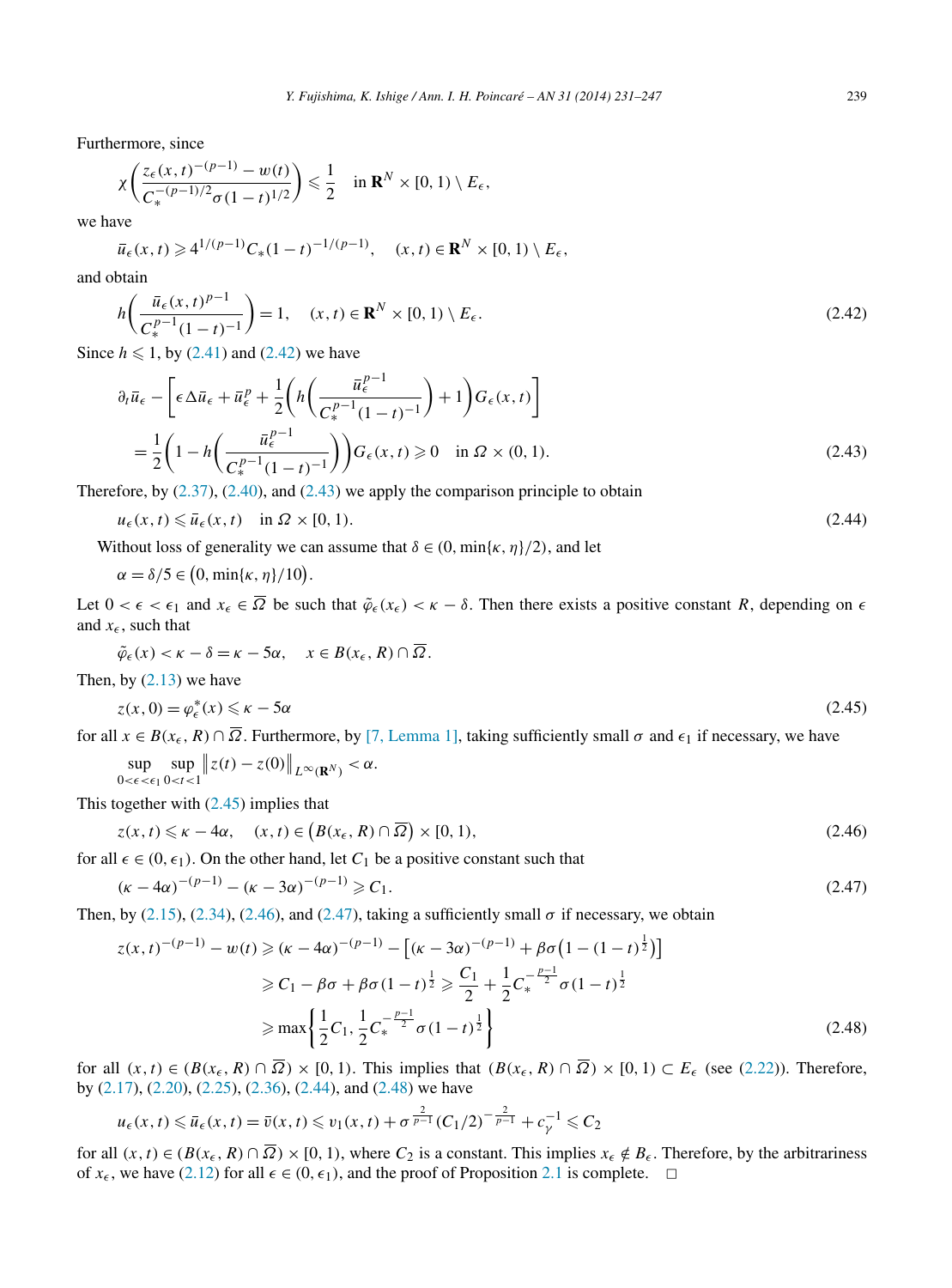## <span id="page-9-0"></span>**3. Proof of Theorems [1.1](#page-2-0) and [1.2](#page-2-0)**

We prove Theorem [1.1](#page-2-0) and Theorem [1.2](#page-2-0) by using Proposition [2.1.](#page-4-0)

**Proof of Theorem [1.1.](#page-2-0)** Let  $\epsilon_0$  be a sufficiently small positive constant. Put

$$
u_{\epsilon}(x,\tau) := \epsilon^{\frac{1}{p-1}} u(x, T - \epsilon + \epsilon \tau), \qquad \varphi_{\epsilon}(x) := \epsilon^{\frac{1}{p-1}} u(x, T - \epsilon), \qquad M_{\epsilon} := \sup_{0 < t < T - \epsilon} \left\| u(t) \right\|_{L^{\infty}(\Omega)},
$$

for all  $\epsilon \in (0, \epsilon_0)$ . Then  $u_{\epsilon}$  satisfies

$$
\begin{cases} \n\partial_{\tau} u_{\epsilon} = \epsilon \Delta u_{\epsilon} + u_{\epsilon}^{p} & \text{in } \Omega \times (0, 1), \\ \nu_{\epsilon}(x, \tau) = 0 & \text{on } \partial \Omega \times (0, 1), \\ \nu_{\epsilon}(x, 0) = \varphi_{\epsilon}(x) & \text{in } \Omega, \n\end{cases} \tag{3.1}
$$

and  $u_{\epsilon}$  blows up at  $\tau = 1$ . This implies that  $\|\varphi_{\epsilon}\|_{L^{\infty}(\Omega)} \geq \kappa$  (see [\(2.3\)](#page-3-0)). Furthermore, since the blow-up of the solution  $u$  is of type I, we have

$$
d_* := \sup_{0 < \epsilon < \epsilon_0} \|\varphi_\epsilon\|_{L^\infty(\Omega)} < \infty. \tag{3.2}
$$

On the other hand, letting  $\varphi = 0$  outside  $\Omega$ , we apply the comparison principle to obtain

$$
0 \leq u(x,t) \leq e^{M_{\epsilon}^{p-1}t} \left(e^{t\Delta}\varphi\right)(x) \quad \text{in } \Omega \times (0,T-\epsilon). \tag{3.3}
$$

Furthermore, since  $\varphi \in L^q(\mathbf{R}^N)$ , for any  $\delta > 0$ , we take a sufficiently large *R* so that

$$
\int_{\mathbf{R}^N\setminus B(0,R)}|\varphi(y)|^q dy\leqslant \delta.
$$

This together with the Hölder inequality implies that

$$
\begin{split} \left| \left( e^{t\Delta} \varphi \right) (x) \right|^q &\leqslant (4\pi t)^{-\frac{N}{2}} \int_{\mathbf{R}^N} e^{-\frac{|x-y|^2}{4t}} \left| \varphi(y) \right|^q dy \\ &= (4\pi t)^{-\frac{N}{2}} \bigg( \int_{B(0,R)} + \int_{\mathbf{R}^N \setminus B(0,R)} \bigg) e^{-\frac{|x-y|^2}{4t}} \left| \varphi(y) \right|^q dy \\ &\leqslant (4\pi t)^{-\frac{N}{2}} e^{-\frac{(|x|-R)^2}{4t}} \left| \varphi \right|_{L^q(\mathbf{R}^N)}^q + (4\pi t)^{-\frac{N}{2}} \delta \end{split} \tag{3.4}
$$

for all  $x \in \mathbb{R}^N \setminus B(0, R)$ . Therefore, since  $\delta$  is arbitrary, by (3.3) and (3.4) we have

$$
\lim_{L \to \infty} \|u(T - \epsilon)\|_{L^{\infty}(\Omega \setminus B(0, L))} = 0.
$$

Then we can take a positive constant  $L_{\epsilon}$  satisfying

$$
0 \leq \varphi_{\epsilon}(x) \leq \kappa/2 \tag{3.5}
$$

for all  $x \in \Omega$  with  $|x| \geqslant L_{\epsilon}$ . For any  $x \in \mathbb{R}^N$ , we put

$$
\tilde{\varphi}_{\epsilon}(x) = \begin{cases}\n\|\varphi_{\epsilon}\|_{L^{\infty}(\Omega)} & \text{if } |x| \le L_{\epsilon}, \\
-(|x| - L_{\epsilon}) + \|\varphi_{\epsilon}\|_{L^{\infty}(\Omega)} & \text{if } L_{\epsilon} < |x| \le L_{\epsilon} + \|\varphi_{\epsilon}\|_{L^{\infty}(\Omega)} - \kappa/2, \\
\kappa/2 & \text{if } |x| > L_{\epsilon} + \|\varphi_{\epsilon}\|_{L^{\infty}(\Omega)} - \kappa/2.\n\end{cases}
$$

Then we have

$$
\tilde{\varphi}_{\epsilon} \in W^{1,\infty}(\mathbf{R}^N), \qquad \|\varphi_{\epsilon}\|_{L^{\infty}(\Omega)} = \|\tilde{\varphi}_{\epsilon}\|_{L^{\infty}(\mathbf{R}^N)}, \qquad \|\nabla \tilde{\varphi}_{\epsilon}\|_{L^{\infty}(\mathbf{R}^N)} \leq 1, \tag{3.6}
$$

and by  $(3.5)$  we obtain

$$
\varphi_{\epsilon}(x) \leq \tilde{\varphi}_{\epsilon}(x) \quad \text{in } \Omega. \tag{3.7}
$$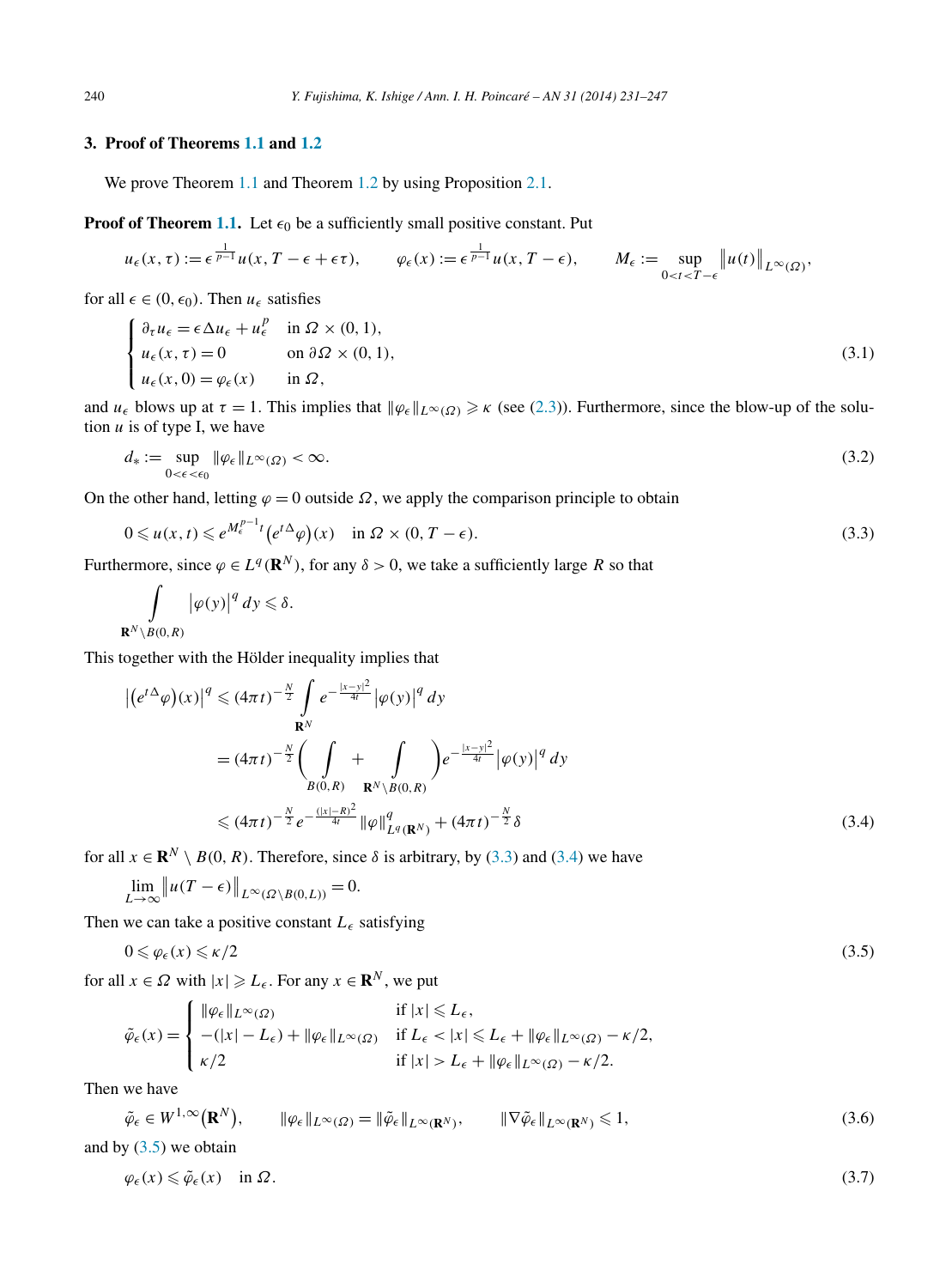<span id="page-10-0"></span>Therefore, by [\(3.2\)](#page-9-0), [\(3.6\)](#page-9-0), and [\(3.7\)](#page-9-0) we apply Proposition [2.1](#page-4-0) with  $\delta = \frac{\kappa}{4}$ , and obtain

$$
B(u) = B(u_{\epsilon}) \subset \{x \in \Omega : \tilde{\varphi}_{\epsilon}(x) \geq 3\kappa/4\} \subset B(0, L_{\epsilon} + ||\varphi_{\epsilon}||_{L^{\infty}(\Omega)} - \kappa/2)
$$

for all sufficiently small  $\epsilon > 0$ . This means that  $B(u)$  is bounded, and the proof of Theorem [1.1](#page-2-0) is complete.  $\Box$ 

**Proof of Theorem [1.2.](#page-2-0)** We use the same notation as in the proof of Theorem [1.1.](#page-2-0) By [\(1.3\)](#page-2-0) we have

$$
\lim_{\epsilon \to 0} \epsilon^{\frac{1}{2}} \|\nabla \varphi_{\epsilon}\|_{L^{\infty}(\Omega)} = 0.
$$

Then, for any  $\eta > 0$ , we apply Proposition [2.1](#page-4-0) with  $\tilde{\varphi}_{\epsilon} = \varphi_{\epsilon}$  and  $\Omega' = \Omega$  to  $u_{\epsilon}$ , and have

$$
B(u_{\epsilon}) \subset M(\varphi_{\epsilon}, \eta), \quad 0 < \epsilon < \epsilon_0,
$$
\n
$$
(3.8)
$$

for some  $\epsilon_0 > 0$ . Therefore, since  $B(u) = B(u_\epsilon)$ , by (3.8) we have

$$
B(u) \subset \bigcap_{0 < \epsilon < \epsilon_0} M\big(\epsilon^{\frac{1}{p-1}}u(T-\epsilon), \eta\big).
$$

This implies [\(1.4\)](#page-2-0). Furthermore, by Lemma [2.1,](#page-3-0) we see that the blow-up of the solution  $u$  is of O.D.E. type, and Theorem [1.2](#page-2-0) follows.  $\square$ 

Next we prove Corollary [1.1](#page-2-0) by using Theorem [1.2](#page-2-0) with the aid of blow-up estimates of the solutions.

**Proof of Corollary [1.1.](#page-2-0)** Let  $\Omega = \{a < |x| < b\}$  with  $0 < a < b < \infty$ . Let *u* be a radially symmetric solution of [\(1.1\)](#page-0-0) blowing up at  $t = T$ . Then, due to Theorem [1.2,](#page-2-0) it suffices to prove

$$
\sup_{0\n(3.9)\n
$$
\lim_{t \to T} (T-t)^{\frac{1}{p-1}+\frac{1}{2}} \|\nabla u(t)\|_{L^{\infty}(\Omega)} = 0.
$$
\n(3.10)
$$

We first prove (3.9) by the same argument as in the proof of [5, Theorem 2.1]. For any 
$$
t \in (0, T)
$$
, we put

$$
M(t) := \|u\|_{L^{\infty}(\Omega \times (0,t))}, \qquad \lambda(t) := M(t)^{-\frac{p-1}{2}}.
$$

Since  $M(t)$  is a positive, continuous, and nondecreasing function on  $(0, T)$  such that  $M(t) \to \infty$  as  $t \to T$ , we can define  $\tau(t)$  by

$$
\tau(t) := \max \{ \tau \in (0, T) : M(\tau) = 2M(t) \}, \quad 0 < t < T.
$$

Then, similarly to  $[5]$ , it suffices to prove that there exists a constant *K* such that

$$
\lambda(t)^{-2} \big(\tau(t) - t\big) \leqslant K, \quad t \in (T/2, T). \tag{3.11}
$$

We prove  $(3.11)$  by contradiction. Assume that there exists a sequence  $\{t_i\}$  such that

$$
\lim_{j\to\infty}\lambda(t_j)^{-2}(\tau(t_j)-t_j)=\infty.
$$

For any  $j = 1, 2, \ldots$ , we take a sequence  $\{(r_j, \hat{t}_j)\} \subset [a, b] \times (0, t_j]$  satisfying

$$
u(r_j, \hat{t}_j) \geqslant \frac{1}{2} M(t_j).
$$

Put  $\lambda_i = \lambda(t_i)$  and

$$
v_j(\tau, s) := \lambda_j^{\frac{2}{p-1}} u(\lambda_j \tau + r_j, \lambda_j^2 s + \hat{t}_j) \quad \text{for } (\tau, s) \in I_j \times \left(-\lambda_j^{-2} \hat{t}_j, \lambda_j^{-2} (T - \hat{t}_j)\right),
$$

where  $I_i := \{ \tau \in \mathbb{R} : \lambda_i \tau + r_i \in (a, b) \}.$  Then  $v_i$  satisfies

$$
\partial_s v_j = \partial_\tau^2 v_j + \lambda_j \frac{N-1}{r_j + \lambda_j \tau} \partial_\tau v_j + v_j^p \quad \text{in } I_j \times \left( -\lambda_j^{-2} \hat{t}_j, \lambda_j^{-2} (T - \hat{t}_j) \right).
$$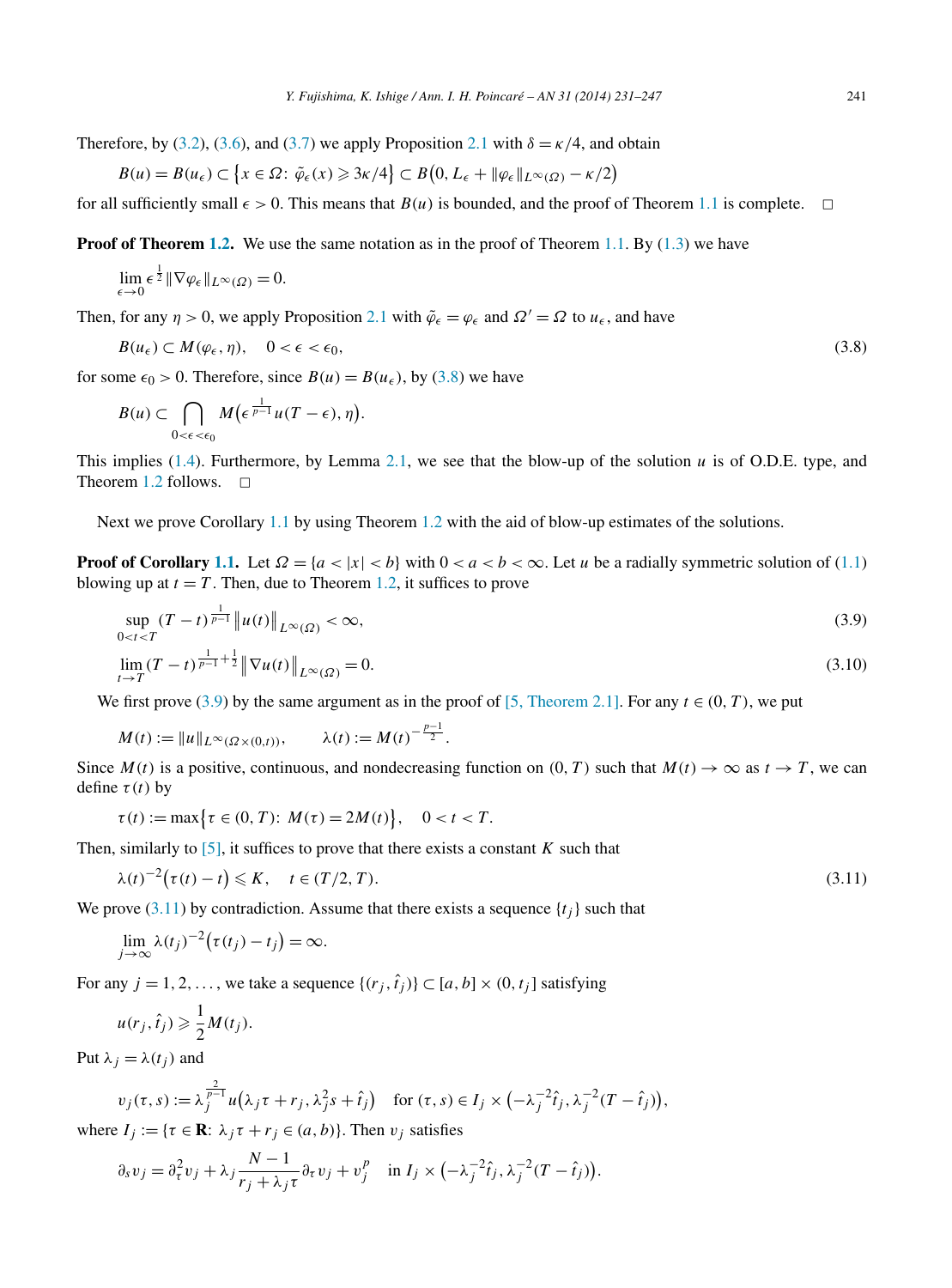Furthermore, we have

$$
0 \leq v_j \leq 2 \quad \text{in } I_j \times \left(-\lambda_j^{-2} \hat{t}_j, \lambda_j^{-2} \big(\tau(t_j) - \hat{t}_j\big)\right], \qquad v_j(0,0) \geq \frac{1}{2}.
$$

Since

$$
0 < a \leq r_j \leq b, \qquad \lim_{j \to \infty} \lambda_j = 0, \qquad \lim_{j \to \infty} \lambda_j^{-2} \big( \tau(t_j) - \hat{t}_j \big) = \infty,
$$

by the same argument as in [\[5\]](#page-15-0) we see that there exist an unbounded open interval *H* with  $0 \in \overline{H}$  and a subsequence  $\{v_j\}$  of  $\{v_j\}$  such that  $\{v_{j'}\}$  converges to some function *v* in  $C_{loc}^{2,1}(\overline{H} \times (-\infty,\infty))$  and

$$
\partial_s v = \partial_t^2 v + v^p \quad \text{in } H \times (-\infty, \infty), \tag{3.12}
$$

$$
0 \leq v \leq 2 \quad \text{in } H \times (-\infty, \infty), \tag{3.13}
$$

$$
v(\tau, s) = 0 \quad \text{in } (-\infty, \infty) \text{ if } \tau \in \partial H,
$$
\n
$$
(3.14)
$$

$$
v(0,0) \geqslant \frac{1}{2}.\tag{3.15}
$$

Then, by (3.12)–(3.14) we apply [\[29, Theorems A and 2.1\]](#page-16-0) to obtain  $v \equiv 0$  in  $\overline{H} \times (-\infty, \infty)$ . This contradicts (3.15). Therefore  $(3.11)$  holds, and we have  $(3.9)$ .

Next we follow an argument in  $[28]$ , and prove  $(3.10)$  by contradiction. Assume that there exist a positive constant *m* and a sequence  $\{(r_n, t_n)\} \subset [a, b] \times (0, T)$  such that  $t_n \to T$  as  $n \to \infty$  and

$$
M_n := (T - t_n)^{\frac{p+1}{2(p-1)}} \left| \partial_r u(r_n, t_n) \right| \geqslant m > 0, \quad n = 1, 2, \dots
$$

Put

$$
\mu_n = (T - t_n)^{\frac{1}{2}} M_n^{-\frac{p-1}{p+1}}, \qquad w_n(\tau, s) = \mu_n^{\frac{2}{p-1}} u(r_n + \mu_n \tau, t_n + \mu_n^2 s) \quad \text{in } I_n \times (-\alpha_n, 0],
$$

where  $I_n = \{ \tau \in \mathbf{R} : \mu_n \tau + r_n \in (a, b) \}$  and  $\alpha_n = \mu_n^{-2} t_n$ . Then  $w_n$  satisfies

$$
\partial_s w_n = \partial_{\tau}^2 w_n + \mu_n \frac{N-1}{r_n + \mu_n \tau} \partial_{\tau} w_n + w_n^p
$$

in  $I_n \times (-\alpha_n, 0]$ . By [\(3.9\)](#page-10-0) we have

$$
\left| w_n(\tau, s) \right| \leq C \mu_n^{\frac{2}{p-1}} \left( T - t_n - \mu_n^2 s \right)^{-\frac{1}{p-1}}
$$
  
=  $C \mu_n^{\frac{2}{p-1}} \left( T - t_n - (T - t_n) M_n^{-\frac{2(p-1)}{p+1}} s \right)^{-\frac{1}{p-1}}$   
=  $C \left( M_n^{\frac{2(p-1)}{p+1}} - s \right)^{-\frac{1}{p-1}} \leq C \left( m^{\frac{2(p-1)}{p+1}} - s \right)^{-\frac{1}{p-1}} \leq C (-s)^{-\frac{1}{p-1}}$ 

for all  $\tau \in I_n$  and  $s \in (-\alpha_n, 0]$ , where *C* is a constant. Then there exist an unbounded open interval *I* with  $0 \in \overline{I}$  and a subsequence  $\{w_{n'}\}$  of  $\{w_{n}\}$  such that  $\{w_{n'}\}$  converges to some function *w* in  $C_{loc}^{2,1}(\bar{I} \times (-\infty,0])$  and *w* satisfies

$$
\partial_s w = \partial_\tau^2 w + w^p \quad \text{in } I \times (-\infty, 0], \qquad w(\tau, s) = 0 \quad \text{in } (-\infty, 0] \text{ if } \tau \in \partial I. \tag{3.16}
$$

Therefore, by [27, [Corollary 1\]](#page-15-0) (see also [\[26, Corollary 1.6\]\)](#page-15-0) we have

$$
w(\tau, s) \equiv 0
$$
 or  $w(\tau, s) = \kappa (T_0 - s)^{-1/(p-1)}$  for some  $T_0 \ge 0$ .

On the other hand, since  $|\partial_{\tau} w_n(0,0)| = 1$  for all *n*, we have  $|\nabla w(0,0)| = 1$ . This is a contradiction. Thus we have [\(3.10\)](#page-10-0). Therefore we have [\(3.9\)](#page-10-0) and (3.10), and the proof of Corollary [1.1](#page-2-0) is complete.  $\Box$ 

By Theorems [1.1](#page-2-0) and [1.2](#page-2-0) we can obtain the following result.

**Theorem 3.1.** *Let*  $\Omega$  *be a* (*possibly unbounded*) *smooth domain in*  $\mathbb{R}^N$ *. Let u be a solution of* [\(1.1\)](#page-0-0) *which exhibits type I blow-up at*  $t = T$ *. Assume* 

 $\varphi \in L^{\infty}(\Omega) \cap L^{q}(\Omega)$  *for some*  $q \in [1, \infty)$ ,  $(N-2)p < N+2$ .

*Then the blow-up set*  $B(u)$  *is compact in*  $\Omega$ *. In particular,*  $B(u) \cap \partial \Omega = \emptyset$ *.* 

<span id="page-11-0"></span>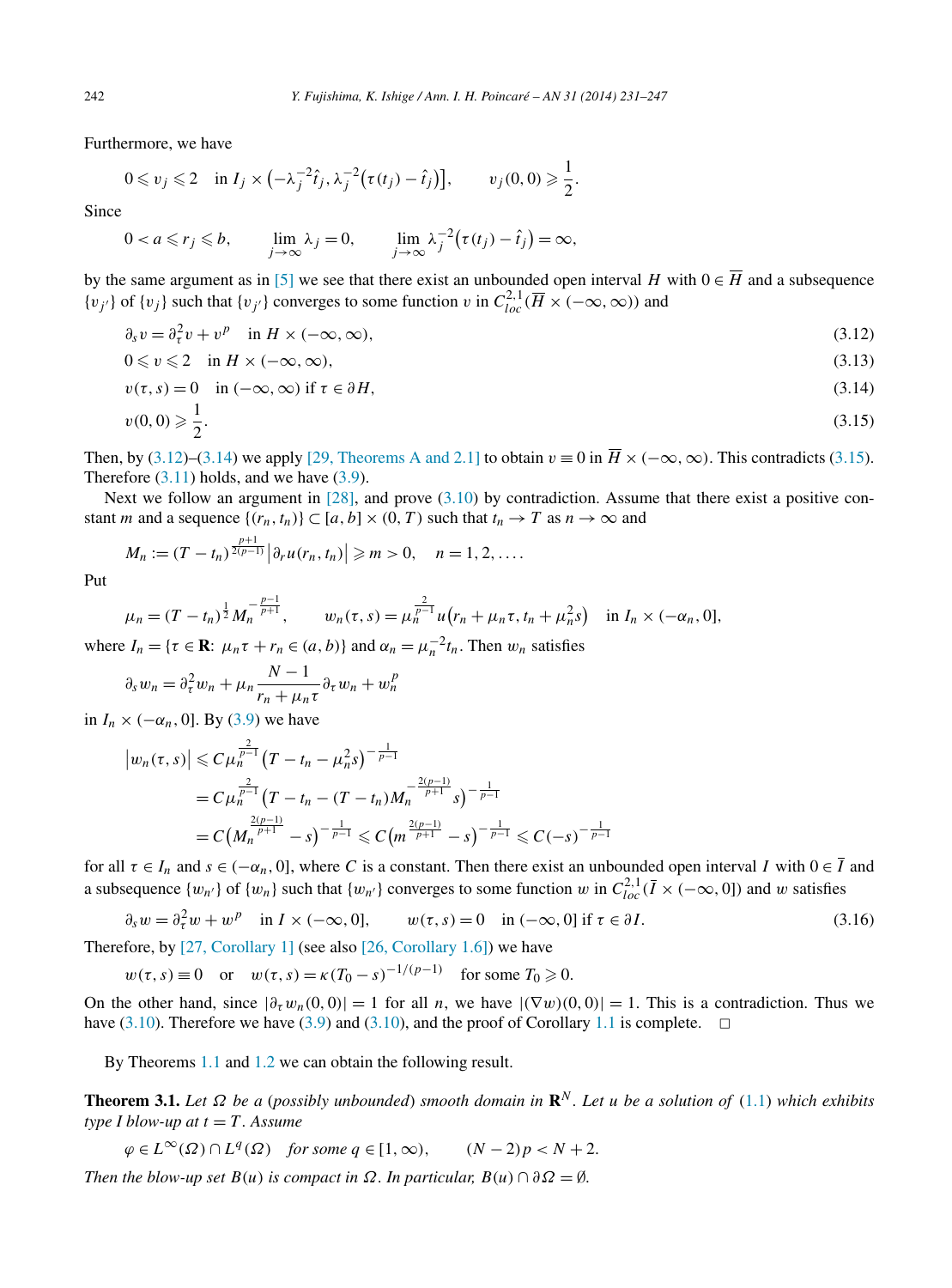<span id="page-12-0"></span>**Proof.** By Theorem [1.1](#page-2-0) we can find a positive constant *R* satisfying

$$
\sup_{x \in \Omega \setminus B(0,R), \, t \in (0,T)} |u(x,t)| < \infty,\tag{3.17}
$$

and obtain

$$
B(u) \subset \overline{\Omega} \cap B(0, R). \tag{3.18}
$$

Then, by  $(3.17)$  we apply the gradient estimates for parabolic equations to obtain

$$
\left|\nabla u(x,t)\right| \leqslant C\tag{3.19}
$$

for all  $x \in \Omega \setminus B(0, R+1)$  and  $t \in (0, T)$ , where *C* is a constant. Furthermore, the solution *u* satisfies [\(1.3\)](#page-2-0). Indeed, if not, there exist a positive constant *m* and a sequence  $\{(x_n, t_n)\}\subset \overline{\Omega}\times(0, T)$  such that

$$
M_n := (T - t_n)^{\frac{p+1}{2(p-1)}} |\nabla u(x_n, t_n)| \geq m > 0, \quad n = 1, 2, ....
$$

By (3.19) we can assume that  $\{x_n\} \subset \Omega \cap B(0, R + 1)$ . Then, by using the similar argument as in the proof of [\[28, Theorem 2.1\]](#page-16-0) with the aid of the Liouville type theorem (see [\[26\]](#page-15-0) and [\[27\]\)](#page-15-0) we can obtain a contradiction (see also the proof of Corollary [1.1\)](#page-2-0). Therefore, by Theorem [1.2](#page-2-0) we have  $B(u) \cap \partial \Omega = \emptyset$ . This together with (3.18) implies that *B*(*u*) is compact in  $\Omega$ , and Theorem [3.1](#page-11-0) follows.  $\Box$ 

#### **4. Proof of Theorem [1.3](#page-2-0)**

In this section we prove Theorem [1.3](#page-2-0) by using Proposition [2.1](#page-4-0) and Corollary [1.1.](#page-2-0) In order to prove Theorem [1.3,](#page-2-0) we prepare the following lemma.

**Lemma 4.1.** *Let*  $\epsilon_0 > 0$  *and*  $\{M_{\epsilon}\}_{0 < \epsilon < \epsilon_0} \subset (0, \infty)$  *be such that* 

$$
0<\inf_{0<\epsilon<\epsilon_0}M_{\epsilon}\leqslant \sup_{0<\epsilon<\epsilon_0}M_{\epsilon}<\infty.
$$

Let  $\Omega = \{x \in \mathbf{R}^N : R_1 < |x| < R_2\}$  with  $0 < R_1 < R_2 < \infty$ . For any  $\epsilon \in (0, \epsilon_0)$ , let  $u_{\epsilon}$  be the blowing up solution of

$$
\begin{cases} \n\partial_t u = \epsilon \Delta u + u^p & \text{in } \Omega \times (0, T_\epsilon), \\ \nu(x, t) = 0 & \text{on } \partial \Omega \times (0, T_\epsilon), \\ \nu(x, 0) = M_\epsilon & \text{in } \Omega, \n\end{cases}
$$

*where*  $T_{\epsilon}$  *is the blow-up time of*  $u_{\epsilon}$ *. Then there exists a constant*  $\epsilon_1 \in (0, \epsilon_0)$  *such that* 

$$
\sup_{0 < \epsilon < \epsilon_1} \limsup_{t \to T_\epsilon} (T_\epsilon - t)^{\frac{1}{p-1}} \| u_\epsilon(t) \|_{L^\infty(\Omega)} < \infty,\tag{4.1}
$$

$$
\lim_{t \to T_{\epsilon}} \epsilon^{\frac{1}{2}} (T_{\epsilon} - t)^{\frac{1}{p-1} + \frac{1}{2}} \|\nabla u_{\epsilon}(t)\|_{L^{\infty}(\Omega)} = 0 \quad \text{uniformly for } \epsilon \in (0, \epsilon_1). \tag{4.2}
$$

**Proof.** We prove Lemma 4.1 by modifying the arguments in the proof of Corollary [1.1.](#page-2-0) We first prove (4.1). Let  $\epsilon_1 \in (0, \epsilon_0)$  be a sufficiently small constant. Then, by [\[8, Proposition 2.1\]](#page-15-0) we have

$$
0 < \inf_{0 < \epsilon < \epsilon_1} T_{\epsilon} \leqslant \sup_{0 < \epsilon < \epsilon_1} T_{\epsilon} < \infty. \tag{4.3}
$$

For any  $t \in (0, T_{\epsilon})$ , put

$$
M_{\epsilon}(t) := \|u_{\epsilon}\|_{L^{\infty}(\Omega \times (0,t))}, \qquad \lambda_{\epsilon}(t) := M_{\epsilon}(t)^{-\frac{p-1}{2}}.
$$

Then, for any  $t \in (0, T_{\epsilon})$ , we define  $\tau_{\epsilon}(t)$  by

$$
\tau_{\epsilon}(t) := \max\bigl\{\tau \in (0, T_{\epsilon}) : M_{\epsilon}(\tau) = 2M_{\epsilon}(t)\bigr\}.
$$

Similarly to  $(3.11)$ , we prove by contradiction that there exists a positive constant *K* such that

$$
\lambda_{\epsilon}(t)^{-2} \big(\tau_{\epsilon}(t) - t\big) \leqslant K \tag{4.4}
$$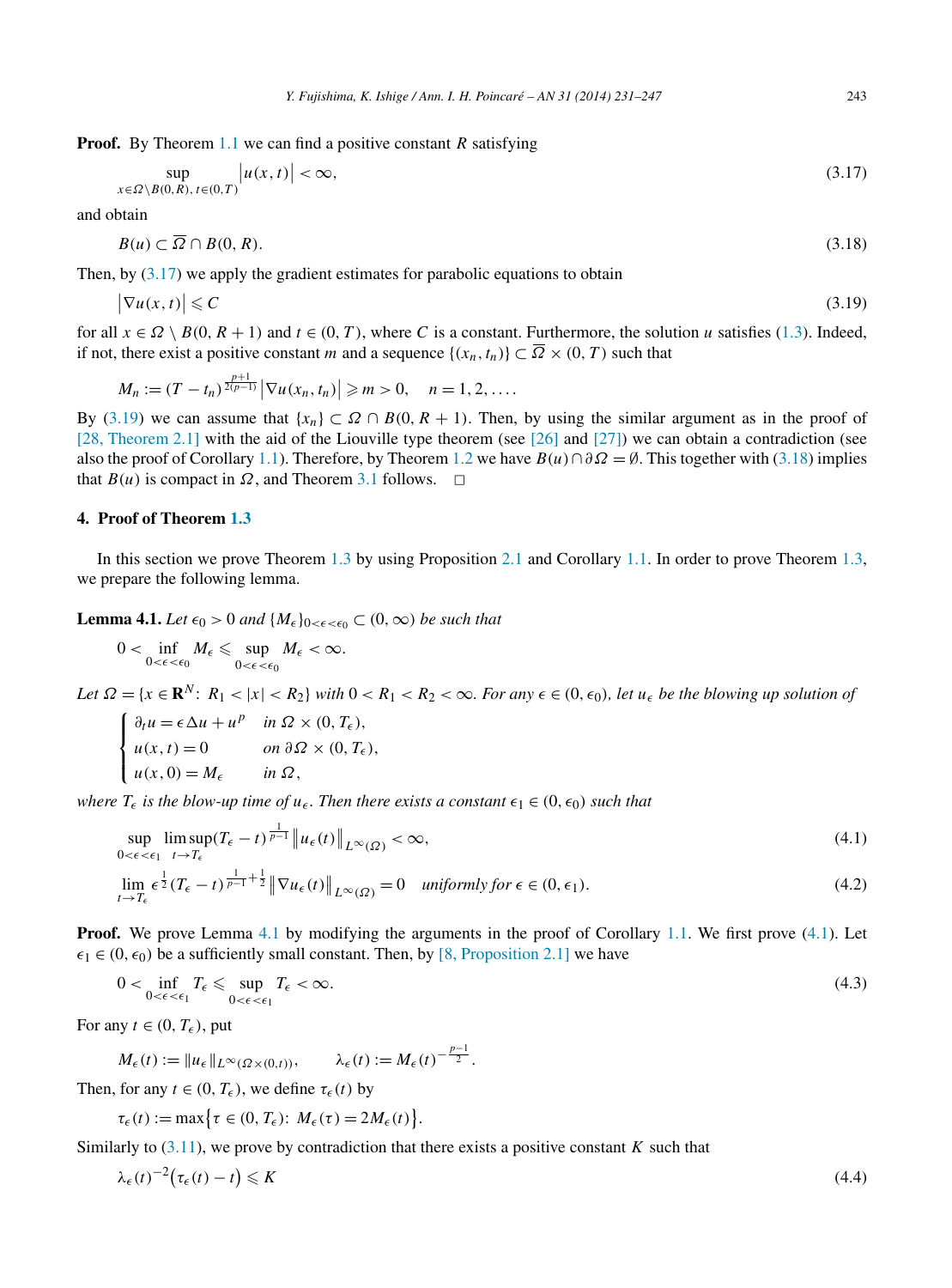<span id="page-13-0"></span>for all  $t \in (T_{\epsilon}/2, T_{\epsilon})$  and all  $\epsilon \in (0, \epsilon_1)$ . Assume that there exist sequences  $\{\epsilon_j\} \subset (0, \epsilon_1)$  and  $\{t_j\} \subset (0, T_{\epsilon_j})$  such that

$$
\lim_{j \to \infty} \epsilon_j = 0, \qquad \lim_{j \to \infty} \lambda_{\epsilon_j}(t_j)^{-2} (\tau_{\epsilon_j}(t_j) - t_j) = \infty.
$$

For any  $j = 1, 2, \ldots$ , we can take a point  $(r_j, \hat{t}_j) \in [R_1, R_2] \times (0, t_j]$  such that

$$
u_{\epsilon_j}(r_j, \hat{t}_j) \geq \frac{1}{2} M_{\epsilon_j}(t_j).
$$

Put  $\lambda_j = \lambda_{\epsilon_j}(t_j)$  and

$$
v_j(\tau,s) := \lambda_j^{\frac{2}{p-1}} u_{\epsilon_j} \left( \epsilon_j^{\frac{1}{2}} \lambda_j \tau + r_j, \lambda_j^2 s + \hat{t}_j \right) \quad \text{for } (\tau,s) \in I_j \times \left( -\lambda_j^{-2} \hat{t}_j, \lambda_j^{-2} (T_{\epsilon_j} - \hat{t}_j) \right),
$$

where  $I_j := \{ \tau \in \mathbf{R} : \epsilon_j^{\frac{1}{2}} \lambda_j \tau + r_j \in (R_1, R_2) \}$ . Then  $v_j$  satisfies

$$
\partial_s v_j = \partial_\tau^2 v_j + \epsilon_j^{\frac{1}{2}} \lambda_j \frac{N-1}{r_j + \epsilon^{\frac{1}{2}} \lambda_j \tau} \partial_\tau v_j + v_j^p \quad \text{in } I_j \times \left( -\lambda_j^{-2} \hat{t}_j, \lambda_j^{-2} (T_{\epsilon_j} - \hat{t}_j) \right)
$$

and

$$
0 \leqslant v_j \leqslant 2 \quad \text{in } I_j \times \left(-\lambda_j^{-2}\hat{t}_j, \lambda_j^{-2}\big(\tau(t_j)-\hat{t}_j\big)\right], \qquad v_j(0,0) \geqslant \frac{1}{2}
$$

Then, by the similar argument as in the proof of  $(3.9)$  we obtain  $(3.12)$ – $(3.15)$ , which yield a contradiction. Therefore we have  $(4.4)$ , which implies  $(4.1)$ .

*.*

Next we prove [\(4.2\)](#page-12-0) by contradiction. Assume that there exist sequences  $\{\epsilon_n\} \subset (0, \epsilon_1)$  and  $\{(r_n, t_n)\} \subset I \times (0, T_{\epsilon_n})$ and a positive constant *m* such that  $\epsilon_n \to 0$ ,  $|t_n - T_{\epsilon_n}| \to 0$  as  $n \to \infty$ , and

$$
M_n := \epsilon_n^{\frac{1}{2}} (T_{\epsilon_n} - t_n)^{\frac{1}{p-1} + \frac{1}{2}} \Big| \partial_r u_{\epsilon_n}(r_n, t_n) \Big| \geqslant m > 0, \quad n = 1, 2, \ldots.
$$

Put

$$
\mu_n := (T_{\epsilon_n} - t_n)^{\frac{1}{2}} M_n^{-\frac{p-1}{p+1}}, \qquad w_n(\tau, s) := \mu_n^{\frac{2}{p-1}} u_{\epsilon_n} (r_n + \epsilon_n^{\frac{1}{2}} \mu_n \tau, t_n + \mu_n^2 s) \quad \text{in } I_n \times (-\alpha_n, 0],
$$

where  $I_n = \{ \tau \in \mathbf{R} : \epsilon_n^{\frac{1}{2}} \mu_n \tau + r_n \in (R_1, R_2) \}$  and  $\alpha_n = \mu_n^{-2} t_n$ . Then we have

$$
\partial_s w_n = \partial_r^2 w_n + \epsilon_n^{\frac{1}{2}} \mu_n \frac{N-1}{r_n + \epsilon_n^{\frac{1}{2}} \mu_n \tau} \partial_r w_n + w_n^p
$$

in  $I_n \times (-\alpha_n, 0]$ . On the other hand, by [\(4.1\)](#page-12-0) we have

$$
\left| w_n(\tau,s) \right| \leq C \mu_n^{\frac{2}{p-1}} \left( T_{\epsilon_n} - t_n - \mu_n^2 s \right)^{-\frac{1}{p-1}}
$$
  
=  $C \mu_n^{\frac{2}{p-1}} \left( T_{\epsilon_n} - t_n - (T_{\epsilon_n} - t_n) M_n^{-\frac{2(p-1)}{p+1}} s \right)^{-\frac{1}{p-1}}$   
=  $C \left( M_n^{\frac{2(p-1)}{p+1}} - s \right)^{-\frac{1}{p-1}} \leq C \left( m^{\frac{2(p-1)}{p+1}} - s \right)^{-\frac{1}{p-1}} \leq C (-s)^{-\frac{1}{p-1}}$ 

for all  $(\tau, s) \in I_n \times (-\alpha_n, 0]$ . Then, by the similar argument as in the proof of [\(3.10\)](#page-10-0) we obtain [\(3.16\)](#page-11-0), which yields a contradiction. Therefore we have [\(4.2\)](#page-12-0), and the proof of Lemma [4.1](#page-12-0) is complete.  $\Box$ 

We are ready to prove Theorem [1.3.](#page-2-0)

**Proof of Theorem [1.3.](#page-2-0)** The proof is by contradiction. Let *u* be a solution of [\(1.1\)](#page-0-0) which exhibits O.D.E. type blow-up at  $t = T$ . Assume that there exists a point

$$
a \in B(u) \cap \partial \Omega. \tag{4.5}
$$

Since  $\Omega$  satisfies the exterior sphere condition, there exist a point  $x_0 \in \mathbb{R}^N$  and positive constants  $R_1$  and  $R_2$  such that

$$
a \in \partial B(x_0, R_1), \qquad B(x_0, R_1) \cap \Omega = \emptyset, \qquad \Omega \subset \Omega' := \left\{ x \in \mathbf{R}^N \colon R_1 < |x - x_0| < R_2 \right\}.
$$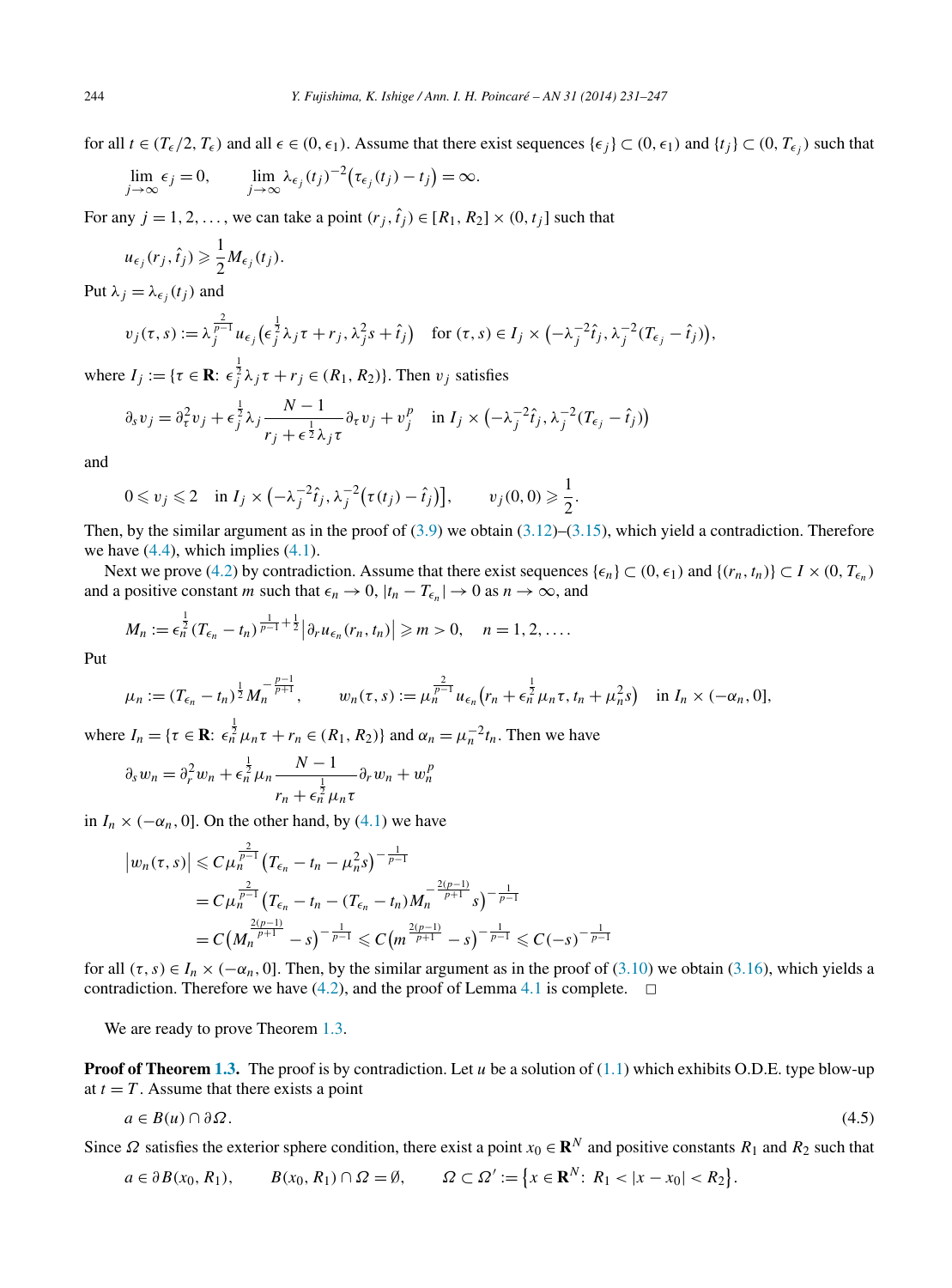<span id="page-14-0"></span>In what follows, we can assume, without loss of generality, that  $x_0 = 0$ . Let  $\epsilon$  be a sufficiently small positive constant and put

$$
u_{\epsilon}(x,\tau) := \epsilon^{\frac{1}{p-1}} u(x, T - \epsilon + \epsilon \tau), \qquad \varphi_{\epsilon}(x) := \epsilon^{\frac{1}{p-1}} u(x, T - \epsilon).
$$

Then  $u_{\epsilon}$  satisfies [\(3.1\)](#page-9-0). Furthermore, since the blow-up of the solution *u* is of O.D.E. type, there holds

$$
\lim_{\epsilon \to 0} \|\varphi_{\epsilon}\|_{L^{\infty}(\Omega)} = \lim_{t \to T} (T - t)^{\frac{1}{p - 1}} \|u(t)\|_{L^{\infty}(\Omega)} = \kappa.
$$
\n(4.6)

Let  $v_{\epsilon} = v_{\epsilon}(x, \tau)$  be a radially symmetric blowing up solution of

$$
\begin{cases}\n\partial_{\tau} v = \epsilon \Delta v + v^{p} & \text{in } \Omega' \times (0, T_{\epsilon}), \\
v(x, \tau) = 0 & \text{on } \partial \Omega' \times (0, T_{\epsilon}), \\
v(x, 0) = ||\varphi_{\epsilon}||_{L^{\infty}(\Omega)} & \text{in } \Omega',\n\end{cases}
$$
\n(4.7)

where  $T_{\epsilon}$  is the blow-up time of  $v_{\epsilon}$ . Then the comparison principle together with (4.6) implies

$$
0 \leqslant u_{\epsilon} \leqslant v_{\epsilon} \quad \text{in } \Omega \times (0, T_{\epsilon}), \qquad \frac{1}{2} < S_{\|\varphi_{\epsilon}\|_{L^{\infty}(\Omega)}} \leqslant T_{\epsilon} \leqslant 1,\tag{4.8}
$$

for all sufficiently small  $\epsilon > 0$ . By [\(1.2\)](#page-2-0), (4.6), and (4.8) we have

$$
\nu_{\epsilon} := 2\max\{1 - T_{\epsilon}, \epsilon\} \to 0 \quad \text{as } \epsilon \to 0. \tag{4.9}
$$

Furthermore, by Lemma [4.1](#page-12-0) we can find a positive constant  $\epsilon_1$  such that

$$
\sup_{0 < \epsilon < \epsilon_1} \sup_{0 < \tau < T_\epsilon} (T_\epsilon - \tau)^{\frac{1}{p-1}} \| v_\epsilon(\tau) \|_{L^\infty(\Omega')} < \infty,\tag{4.10}
$$

$$
\lim_{\tau \to T_{\epsilon}} \epsilon^{\frac{1}{2}} (T_{\epsilon} - \tau)^{\frac{1}{p-1} + \frac{1}{2}} \|\nabla v_{\epsilon}(\tau)\|_{L^{\infty}(\Omega')} = 0
$$
\n(4.11)

uniformly for all  $\epsilon \in (0, \epsilon_1)$ . Put

$$
u_{\epsilon}^*(x,s) := v_{\epsilon}^{\frac{1}{p-1}} u_{\epsilon}(x,1-v_{\epsilon}+v_{\epsilon}s), \qquad \varphi_{\epsilon}^*(x) := v_{\epsilon}^{\frac{1}{p-1}} u_{\epsilon}^*(x,1-v_{\epsilon}), \qquad \tilde{\varphi}_{\epsilon}(x) := v_{\epsilon}^{\frac{1}{p-1}} v_{\epsilon}(x,1-v_{\epsilon}).
$$

Then  $u_{\epsilon}^* = u_{\epsilon}^*(x, s)$  is a solution of

$$
\begin{cases}\n\partial_s u = \epsilon v_\epsilon \Delta u + u^p & \text{in } \Omega \times (0, 1), \\
u(x, s) = 0 & \text{on } \partial \Omega \times (0, 1), \\
u(x, 0) = \varphi_\epsilon^*(x) & \text{in } \Omega,\n\end{cases}
$$
\n(4.12)

and blows up at  $s = 1$ . Furthermore, it holds

$$
0 \leqslant \varphi_{\epsilon}^*(x) \leqslant \tilde{\varphi}_{\epsilon}(x) \quad \text{in } \Omega. \tag{4.13}
$$

On the other hand, it follows from (4.9) that

$$
T_{\epsilon}-(1-\nu_{\epsilon})\geqslant \frac{\nu_{\epsilon}}{2},
$$

and by  $(4.10)$  we have

$$
\limsup_{\epsilon \to 0} \|\tilde{\varphi}_{\epsilon}\|_{L^{\infty}(\Omega')} = \limsup_{\epsilon \to 0} \nu_{\epsilon}^{\frac{1}{p-1}} \|v_{\epsilon}(1 - \nu_{\epsilon})\|_{L^{\infty}(\Omega')}
$$
\n
$$
\leq \limsup_{\epsilon \to 0} 2^{\frac{1}{p-1}} \left( T_{\epsilon} - (1 - \nu_{\epsilon}) \right)^{\frac{1}{p-1}} \|v_{\epsilon}(1 - \nu_{\epsilon})\|_{L^{\infty}(\Omega')} < \infty.
$$
\n(4.14)

Similarly, by  $(4.11)$  we have

$$
\lim_{\epsilon \to 0} (\epsilon \nu_{\epsilon})^{\frac{1}{2}} \| \nabla \tilde{\varphi}_{\epsilon} \|_{L^{\infty}(\Omega')} = \lim_{\epsilon \to 0} \epsilon^{\frac{1}{2}} \nu_{\epsilon}^{\frac{1}{2} + \frac{1}{p-1}} \| \nabla v_{\epsilon} (1 - \nu_{\epsilon}) \|_{L^{\infty}(\Omega')}
$$
\n
$$
\leq \lim_{\epsilon \to 0} 2^{\frac{1}{2} + \frac{1}{p-1}} \epsilon^{\frac{1}{2}} \left( T_{\epsilon} - (1 - \nu_{\epsilon}) \right)^{\frac{1}{2} + \frac{1}{p-1}} \| \nabla v_{\epsilon} (1 - \nu_{\epsilon}) \|_{L^{\infty}(\Omega')} = 0.
$$
\n(4.15)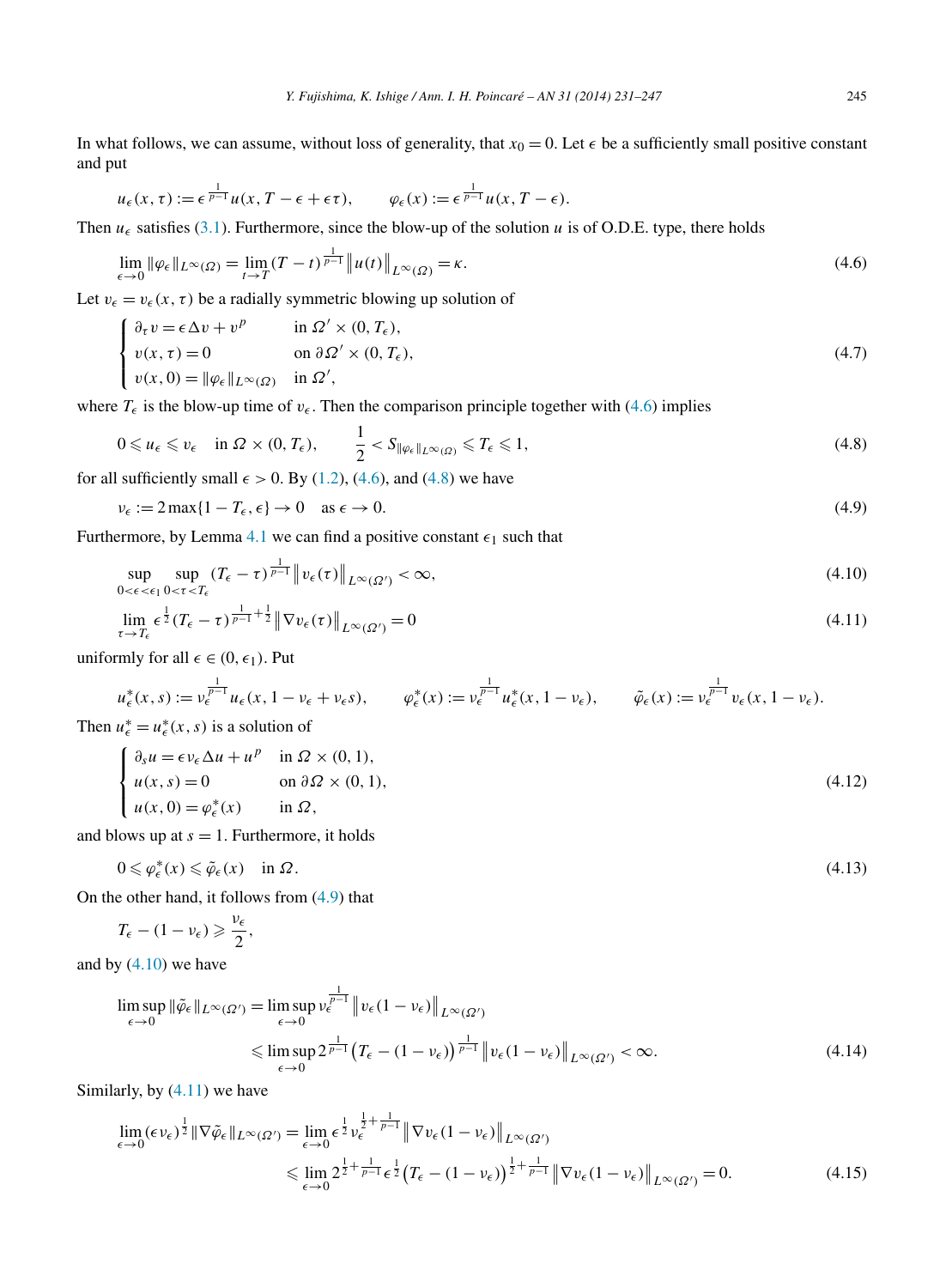Furthermore, since the blow-up of *u* is of type I, there exists a constant *C* such that

$$
(1-s)^{\frac{1}{p-1}} \|u_{\epsilon}^{*}(s)\|_{L^{\infty}(\Omega)} = (1-s)^{\frac{1}{p-1}} v_{\epsilon}^{\frac{1}{p-1}} \epsilon^{\frac{1}{p-1}} \|u(T-\epsilon+\epsilon(1-\nu_{\epsilon}+\nu_{\epsilon}s))\|_{L^{\infty}(\Omega)}
$$
  

$$
\leq C(1-s)^{\frac{1}{p-1}} v_{\epsilon}^{\frac{1}{p-1}} \epsilon^{\frac{1}{p-1}} \cdot (\epsilon \nu_{\epsilon}(1-s))^{-\frac{1}{p-1}} = C
$$
(4.16)

for all  $s \in (0, 1)$ . Therefore, by [\(4.9\)](#page-14-0), [\(4.13\)](#page-14-0), [\(4.14\)](#page-14-0), [\(4.15\)](#page-14-0), and (4.16) we apply Proposition [2.1](#page-4-0) to  $u_{\epsilon}^*$ , which is a solution of problem [\(4.12\)](#page-14-0), and obtain

$$
B(u) \subset \left\{ x \in \overline{\Omega'} : \tilde{\varphi}_{\epsilon}(x) \geqslant \kappa/2 \right\}
$$
\n
$$
(4.17)
$$

for all sufficiently small  $\epsilon > 0$ . Here we remark that the blow-up set of  $u_{\epsilon}^*$  coincides with  $B(u)$ . On the other hand, since  $a \in \partial \Omega'$ , we have  $\tilde{\varphi}_{\epsilon} = 0$  at  $x = a$  and

$$
a \notin \left\{ x \in \overline{\Omega'} : \tilde{\varphi}_{\epsilon}(x) \geqslant \kappa/2 \right\}
$$

for all sufficiently small  $\epsilon > 0$ . This together with (4.17) implies  $a \notin B(u)$ . This contradicts [\(4.5\)](#page-13-0), and Theorem [1.3](#page-2-0) follows.  $\Box$ 

### **References**

- [1] [X.-Y. Chen, H. Matano, Convergence, asymptotic periodicity, and finite-point blow-up in one-dimensional semilinear heat equations, J. Dif](http://refhub.elsevier.com/S0294-1449(13)00045-0/bib632D6Ds1)[ferential Equations 78 \(1989\) 160–190.](http://refhub.elsevier.com/S0294-1449(13)00045-0/bib632D6Ds1)
- [2] C. [Cortazar, M. Elgueta, J.D. Rossi, The blow-up problem for a semilinear parabolic equation with a potential, J. Math. Anal. Appl. 335 \(2007\)](http://refhub.elsevier.com/S0294-1449(13)00045-0/bib632D652D72s1) [418–427.](http://refhub.elsevier.com/S0294-1449(13)00045-0/bib632D652D72s1)
- [3] [F. Dickstein, Blowup stability of solutions of the nonlinear heat equation with a large life span, J. Differential Equations 223 \(2006\) 303–328.](http://refhub.elsevier.com/S0294-1449(13)00045-0/bib64s1)
- [4] M. [Fila, M. Winkler, Single-point blow-up on the boundary where the zero Dirichlet boundary condition is imposed, J. Eur. Math. Soc. 10](http://refhub.elsevier.com/S0294-1449(13)00045-0/bib662D77s1) [\(2008\) 105–132.](http://refhub.elsevier.com/S0294-1449(13)00045-0/bib662D77s1)
- [5] M. [Fila, P. Souplet, The blow-up rate for semilinear parabolic problems on general domains, NoDEA Nonlinear Differential Equations Appl.](http://refhub.elsevier.com/S0294-1449(13)00045-0/bib662D73s1) [8 \(2001\) 473–480.](http://refhub.elsevier.com/S0294-1449(13)00045-0/bib662D73s1)
- [6] A. [Friedman, B. McLeod, Blow-up of positive solutions of semilinear heat equations, Indiana Univ. Math. J. 34 \(1985\) 425–447.](http://refhub.elsevier.com/S0294-1449(13)00045-0/bib662D6Ds1)
- [7] [Y. Fujishima, Location of the blow-up set for a superlinear heat equation with small diffusion, Differential Integral Equations 25 \(2012\)](http://refhub.elsevier.com/S0294-1449(13)00045-0/bib66s1) [759–786.](http://refhub.elsevier.com/S0294-1449(13)00045-0/bib66s1)
- [8] [Y. Fujishima, K. Ishige, Blow-up set for a semilinear heat equation with small diffusion, J. Differential Equations 249 \(2010\) 1056–1077.](http://refhub.elsevier.com/S0294-1449(13)00045-0/bib662D6930s1)
- [9] [Y. Fujishima, K. Ishige, Blow-up for a semilinear parabolic equation with large diffusion on](http://refhub.elsevier.com/S0294-1449(13)00045-0/bib662D6931s1) **R***<sup>N</sup>* , J. Differential Equations 250 (2011) [2508–2543.](http://refhub.elsevier.com/S0294-1449(13)00045-0/bib662D6931s1)
- [10] [Y. Fujishima, K. Ishige, Blow-up for a semilinear parabolic equation with large diffusion on](http://refhub.elsevier.com/S0294-1449(13)00045-0/bib662D6933s1) **R***<sup>N</sup>* . II, J. Differential Equations 252 (2012) [1835–1861.](http://refhub.elsevier.com/S0294-1449(13)00045-0/bib662D6933s1)
- [11] Y. Fujishima, K. Ishige, Blow-up set for a semilinear heat equation and pointedness of the initial data, Indiana Univ. Math. J., in press.
- [12] [V.A. Galaktionov, S.P. Kurdyumov, A.A. Samarskii, Asymptotic stability of invariant solutions of nonlinear equations of heat conduction with](http://refhub.elsevier.com/S0294-1449(13)00045-0/bib672D6B2D73s1) [a source, Differential Equations 20 \(1984\) 461–476.](http://refhub.elsevier.com/S0294-1449(13)00045-0/bib672D6B2D73s1)
- [13] V.A. Galaktionov, S.A. Posashkov, The equation  $u_t = u_{xx} + u^{\beta}$ . Localization, asymptotic behavior of unbounded solutions, Keldysh Inst. Appl. Math. Acad. Sci., USSR, preprint No. 97, 1985.
- [14] [Y. Giga, R.V. Kohn, Asymptotically self-similar blow-up of semilinear heat equations, Comm. Pure Appl. Math. 38 \(1985\) 297–319.](http://refhub.elsevier.com/S0294-1449(13)00045-0/bib672D6B31s1)
- [15] [Y. Giga, R.V. Kohn, Characterizing blowup using similarity variables, Indiana Univ. Math. J. 36 \(1987\) 1–40.](http://refhub.elsevier.com/S0294-1449(13)00045-0/bib672D6B32s1)
- [16] [Y. Giga, R.V. Kohn, Nondegeneracy of blowup for semilinear heat equations, Comm. Pure Appl. Math. 42 \(1989\) 845–884.](http://refhub.elsevier.com/S0294-1449(13)00045-0/bib672D6B33s1)
- [17] [Y. Giga, S. Matsui, S. Sasayama, Blow up rate for semilinear heat equations with subcritical nonlinearity, Indiana Univ. Math. J. 53 \(2004\)](http://refhub.elsevier.com/S0294-1449(13)00045-0/bib672D6D2D73s1) [483–514.](http://refhub.elsevier.com/S0294-1449(13)00045-0/bib672D6D2D73s1)
- [18] K. [Ishige, Blow-up time and blow-up set of the solutions for semilinear heat equations with large diffusion, Adv. Difference Equ. 8 \(2002\)](http://refhub.elsevier.com/S0294-1449(13)00045-0/bib69s1) [1003–1024.](http://refhub.elsevier.com/S0294-1449(13)00045-0/bib69s1)
- [19] K. [Ishige, N. Mizoguchi, Blow-up behavior for semilinear heat equations with boundary conditions, Differential Integral Equations 16 \(2003\)](http://refhub.elsevier.com/S0294-1449(13)00045-0/bib692D6D30s1) [663–690.](http://refhub.elsevier.com/S0294-1449(13)00045-0/bib692D6D30s1)
- [20] K. [Ishige, N. Mizoguchi, Location of blow-up set for a semilinear parabolic equation with large diffusion, Math. Ann. 327 \(2003\) 487–511.](http://refhub.elsevier.com/S0294-1449(13)00045-0/bib692D6Ds1)
- [21] K. [Ishige, H. Yagisita, Blow-up problems for a semilinear heat equation with large diffusion, J. Differential Equations 212 \(2005\) 114–128.](http://refhub.elsevier.com/S0294-1449(13)00045-0/bib692D7967s1)
- [22] H. [Matano, F. Merle, Classification of type I and type II behaviors for a supercritical nonlinear heat equation, J. Funct. Anal. 256 \(2009\)](http://refhub.elsevier.com/S0294-1449(13)00045-0/bib4D4D31s1) [992–1064.](http://refhub.elsevier.com/S0294-1449(13)00045-0/bib4D4D31s1)
- [23] H. [Matano, F. Merle, Threshold and generic type I behaviors for a supercritical nonlinear heat equation, J. Funct. Anal. 261 \(2011\) 716–748.](http://refhub.elsevier.com/S0294-1449(13)00045-0/bib4D4D32s1)
- [24] [F. Merle, Solution of a nonlinear heat equation with arbitrarily given blow-up points, Comm. Pure Appl. Math. 45 \(1992\) 263–300.](http://refhub.elsevier.com/S0294-1449(13)00045-0/bib6Ds1)
- [25] [F. Merle, H. Zaag, Stability of the blow-up profile for equations of the type](http://refhub.elsevier.com/S0294-1449(13)00045-0/bib6D2D7A31s1)  $u_t = \Delta u + |u|^{p-1}u$ , Duke Math. J. 86 (1997) 143–195.
- [26] [F. Merle, H. Zaag, Optimal estimates for blowup rate and behavior for nonlinear heat equations, Comm. Pure Appl. Math. 51 \(1998\) 139–196.](http://refhub.elsevier.com/S0294-1449(13)00045-0/bib6D2D7A32s1)
- [27] [F. Merle, H. Zaag, A Liouville theorem for vector-valued nonlinear heat equations and applications, Math. Ann. 316 \(2000\) 103–137.](http://refhub.elsevier.com/S0294-1449(13)00045-0/bib6D2D7A33s1)

<span id="page-15-0"></span>